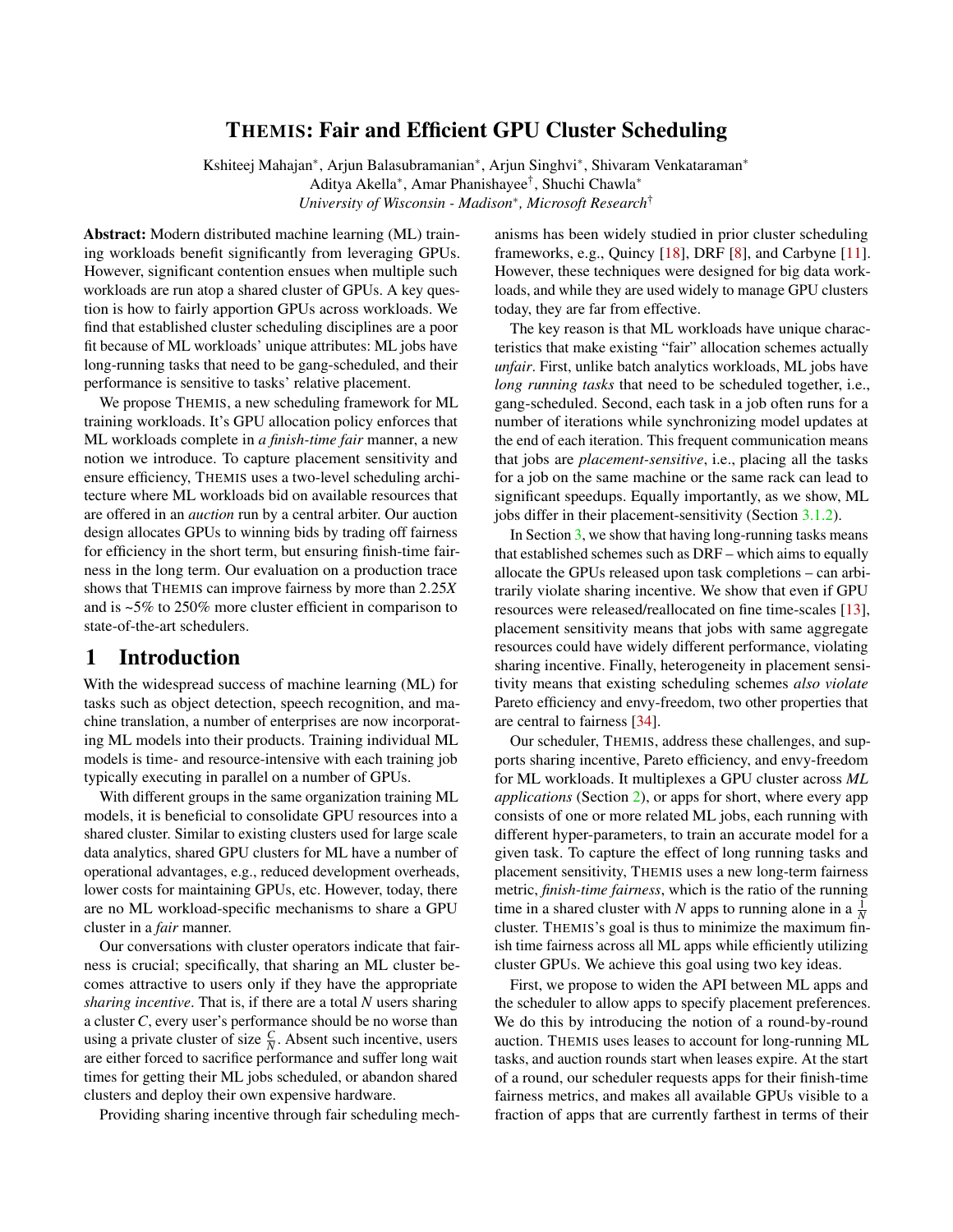fairness metric. Each such app has the opportunity to *bid* for subsets of these GPUs as a part of an auction; bid values reflect the app's new (placement sensitive) finish time fairness metric from acquiring different GPU subsets. A central arbiter determines the global winning bids to maximize the aggregate improvement in the finish time fair metrics across all bidding apps. Using auctions means that we need to ensure that apps are truthful when they bid for GPUs. Thus, we use a *partial allocation* auction that incentivizes truth telling, and ensures Pareto-efficiency and envy-freeness by design.

While a far-from-fair app may lose an auction round, perhaps because it is placed less ideally than another app, its bid values for subsequent auctions naturally increase (because a losing app's finish time fairness worsens), thereby improving the odds of it winning future rounds. Thus, our approach converges to fair allocations over the long term, while staying efficient and placement-sensitive in the short term.

Second, we present a two-level scheduling design that contains a centralized inter-app scheduler at the bottom level, and a narrow API to integrate with existing hyper-parameter tuning frameworks at the top level. A number of existing frameworks such as Hyperdrive [29] and HyperOpt [3] can intelligently apportion GPU resources between various jobs in a single app, and in some cases also terminate a job early if its progress is not promising. Our design allows apps to directly use such existing hyper parameter tuning frameworks. We describe how THEMIS accommodates various hyper-parameter tuning systems and how its API is exercised in extracting relevant inputs from apps when running auctions.

We implement THEMIS atop Apache YARN 3.2.0, and evaluate by replaying workloads from a large enterprise trace. Our results show that THEMIS is at least 2*.*25X more fair (finish-time fair) than state-of-the-art schedulers while also improving cluster efficiency by  $~5\%$  to 250%. To further understand our scheduling decisions, we perform an eventdriven simulation using the same trace, and our results show that THEMIS offers greater benefits when we increase the fraction of network intensive apps, and the cluster contention.

# 2 Motivation

We start by defining the terminology used in the rest of the paper. We then study the unique properties of ML workload traces from a ML training GPU cluster at Microsoft. We end by stating our goals based on our trace analysis and conversations with the cluster operators.

## 2.1 Preliminaries

We define an ML app, or simply an "app", as a collection of one or more ML model *training* jobs. Each app corresponds to a user training an ML model for a high-level goal, such as speech recognition or object detection. Users train these models knowing the appropriate hyper-parameters (in which case there is just a single job in the app), or they train a closely related set of models (*n* jobs) that explore hyper-parameters

such as learning rate, momentum etc. [21, 29] to identify and train the best target model for the activity at hand.

Each job's constituent work is performed by a number of parallel *tasks*. At any given time, all of a job's tasks collectively process a *mini-batch* of training data; we assume that the size of the batch is fixed for the duration of a job. Each task typically processes a subset of the batch, and, starting from an initial version of the model, executes multiple iterations of the underlying learning algorithm to improve the model. We assume all jobs use the popular synchronous SGD [4].

We consider the finish time of an app to be when the best model and relevant hyper-parameters have been identified. Along the course of identifying such a model, the app may decide to terminate some of its constituent jobs early [3, 29]; such jobs may be exploring hyper-parameters that are clearly sub-optimal (the jobs' validation accuracy improvement over iterations is significantly worse than other jobs in the same app). For apps that contain a single job, finish time is the time taken to train this model to a target accuracy or maximum number of iterations.

### 2.2 Characterizing Production ML Apps

We perform an analysis of the properties of GPU-based ML training workloads by analyzing workload traces obtained from Microsoft. The GPU cluster we study supports over 5000 unique users. We restrict our analysis to a subset of the trace that contains 85 ML training apps submitted using a hyper-parameter tuning framework.

GPU clusters are known to be heavily contented [19], and we find this also holds true in the subset of the trace of ML apps we consider (Figure 1). For instance, we see that GPU demand is bursty and the average GPU demand is ~50 GPUs.

We also use the trace to provide a first-of-a-kind view into the characteristics of ML apps. As mentioned in Section 2.1, apps may either train a single model to reach a target accuracy (1 job) or may use the cluster to explore various hyper-parameters for a given model (n jobs). Figure 2 shows that  $\sim$ 10% of the apps have 1 job, and around  $\sim$ 90% of the apps perform hyper-parameter exploration with as many as 100 jobs (median of 75 jobs). Interestingly, there is also a significant variation in the number of hyper-parameters explored ranging from a few tens to about a hundred (not shown).

We also measure the *GPU time* of all ML apps in the trace. If an app uses 2 jobs with 2 GPUs each for a period of 10 minutes, then the GPU time for — the tasks would be 10 minutes each, the jobs would be 20 minutes each, and the app would be 40 GPU minutes. Figure 3 and Figure 4 show the long running nature of ML apps: the median app takes 11*.*5 GPU days and the median task takes 3*.*75 GPU hours. There is a wide diversity with a significant fraction of jobs and apps that are more than 10X shorter and many that are more than 10X longer.

From our analysis we see that ML apps are heterogeneous in terms of resource usage, and number of jobs submitted.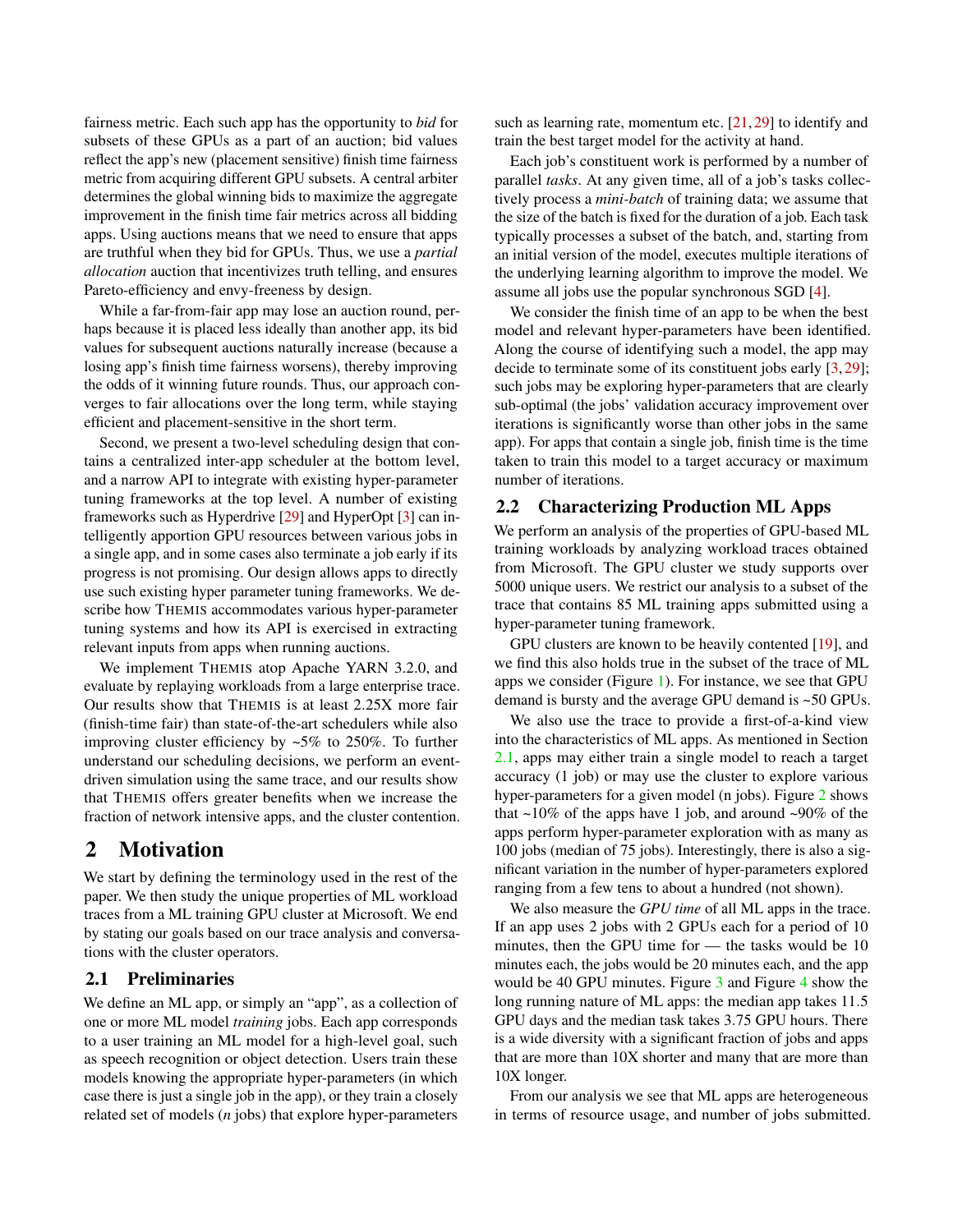

Figure 1: Aggregate GPU demand of Figure 2: Job count distribution across ML apps over time different apps

Running times are also heterogeneous, but at the same time much longer than, e.g., running times of big data analytics jobs (typically a few hours [12]). Handling such heterogeneity can be challenging for scheduling frameworks, and the long running nature may make controlling app performance particularly difficult in a shared setting with high contention.

We next discuss how some of these challenges manifest in practice from both cluster user and cluster operator perspectives, and how that leads to our design goals for THEMIS.

### 2.3 Our Goal

Our many conversations with operators of GPU clusters revealed a common sentiment, reflected in the following quote:

*" We were scheduling with a balanced approach ... with guidance to 'play nice'. Without firm guard rails, however, there were always individuals who would ignore the rules and dominate the capacity. "* — An operator of a large GPU cluster at Microsoft

With long app durations, users who dominate capacity impose high waiting times on many other users. Some such users are forced to "quit" the cluster as reflected in this quote:

*"Even with existing fair sharing schemes, we do find users frustrated with the inability to get their work done in a timely way... The frustration frequently reaches the point where groups attempt or succeed at buying their own hardware tailored to their needs. "*

— An operator of a large GPU cluster at Microsoft

While it is important to design a cluster scheduler that ensures efficient use of highly contended GPU resources, the above indicates that it is perhaps equally, if not more important, for the scheduler to allocate GPU resources in a fair manner across many diverse ML apps; in other words, roughly speaking, the scheduler's goal should be to allow all apps to execute their work in a "timely way".

In what follows, we explain using examples, measurements, and analysis, why existing fair sharing approaches when applied to ML clusters fall short of the above goal, which we formalize next. We identify the need both for a new fairness metric, and for a new scheduler architecture and API that supports resource division according to the metric.

# 3 Finish-Time Fair Allocation

We present additional unique attributes of ML apps and discuss how they, and the above attributes, affect existing fair sharing schemes.



Figure 3: ML app time ( = total GPU time across all jobs in app) distribution

Figure 4: Distribution of Task GPU times

### 3.1 Fair Sharing Concerns for ML Apps

The central question is - given *R* GPUs in a cluster *C* and *N* ML apps, what is a *fair way* to divide the GPUs.

As mentioned above, cluster operators indicate that the primary concern for users sharing an ML cluster is performance isolation that results in "timely completion". We formalize this as: if *N* ML Apps are sharing a cluster then an app should not run slower on the shared cluster compared to a dedicated cluster with  $\frac{1}{N}$  of the resources. Similar to prior work [8], we refer to this property as *sharing incentive* (SI). Ensuring sharing incentive for ML apps is our primary design goal.

In addition, resource allocation mechanisms must satisfy two other basic properties that are central to fairness [34]: Pareto Efficiency (PE) and Envy-Freeness (EF)  $<sup>1</sup>$ </sup>

While prior systems like Quincy [18], DRF [8] etc. aim at providing SI, PE and EF, we find that they are ineffective for ML clusters as they fail to consider *the long durations of ML tasks* and *placement preferences of ML apps*.

### 3.1.1 ML Task Durations

We empirically study task durations in ML apps and show how they affect the applicability of existing fair sharing schemes.

Figure 4 shows the distribution of task durations for ML apps in a large GPU cluster at Microsoft. We note that the tasks are, in general, very long, with the median task roughly 3.75 hours long. This is in stark contrast with, e.g., big data analytics jobs, where tasks are typically much shorter in duration [26].

State of the art fair allocation schemes such as DRF [8] provide instantaneous resource fairness. Whenever resources become available, they are allocated to the task from an app with the least current share. For big data analytics, where task durations are short, this approximates instantaneous resource fairness, as frequent task completions serve as opportunities to redistribute resources. However, blindly applying such schemes to ML apps can be disastrous: running the much longer-duration ML tasks to completion could lead to newly arriving jobs waiting inordinately long for resources. This leads to violation of SI for late-arriving jobs.

Recent "attained-service" based schemes address this problem with DRF. In [13], for example, GPUs are leased for a certain duration, and when leases expire, available GPUs are given to the job that received the least GPU time thus far;

<sup>1</sup>Informally, a Pareto Efficient allocation is one where no app's allocation can be improved without hurting some other app. And, envy-freeness means that no app should prefer the resource allocation of an other app.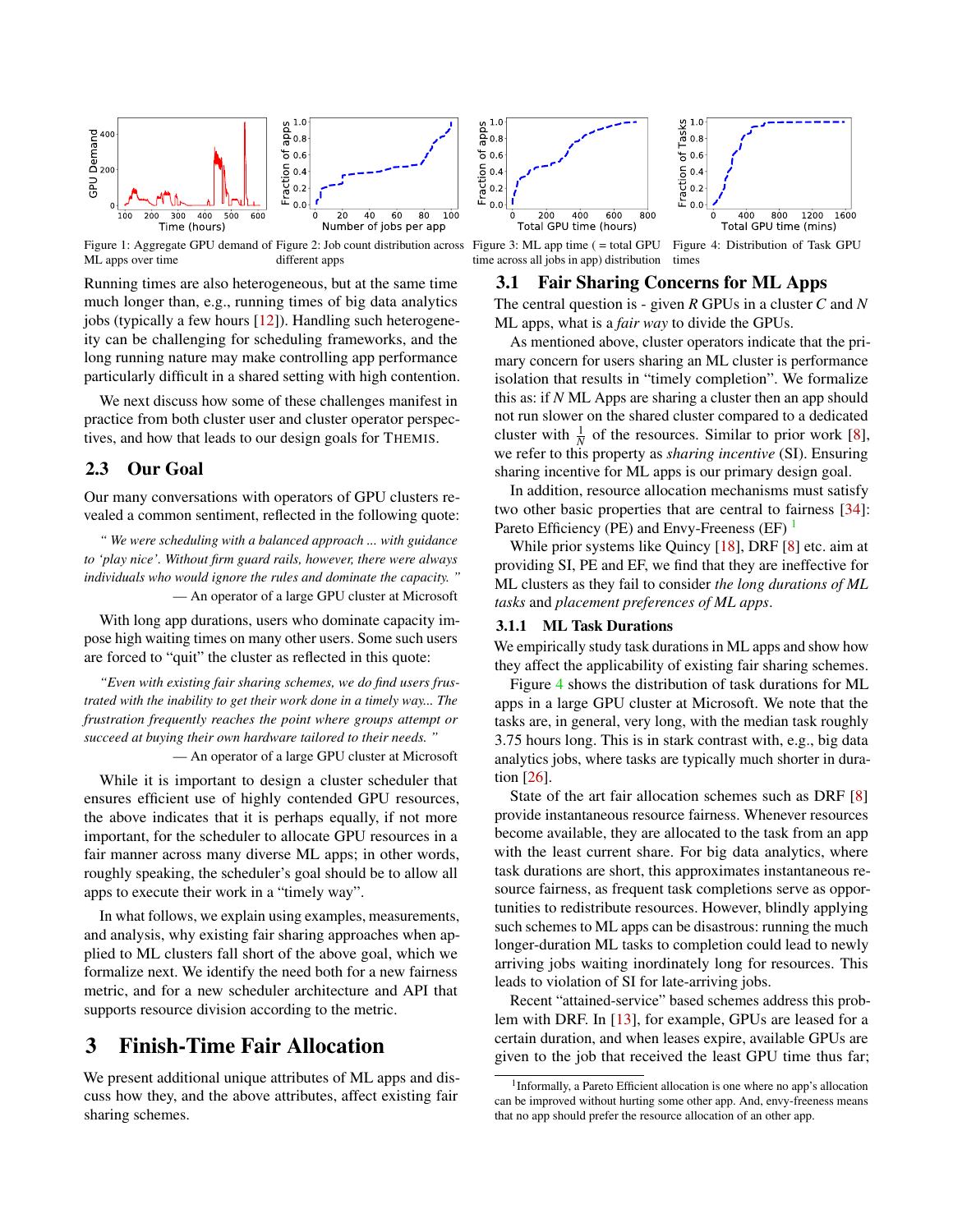|                              | VGG16            | Inception-v3   |
|------------------------------|------------------|----------------|
| 4 P100 GPUs on 1 server      | 103.6 images/sec | 242 images/sec |
| 4 P100 GPUs across 2 servers | 80.4 images/sec  | 243 images/sec |

Table 1: Effect of GPU resource allocation on job throughput. VGG16 has a machine-local task placement preference while Inception-v3 does not.

this is the "least attained service", or LAS allocation policy. While this scheme avoids the starvation problem above for late-arriving jobs, it still violates all key fairness properties because it is placement-unaware, an issue we discuss next.

### 3.1.2 Placement Preferences

Next, we empirically study placement preferences of ML apps. We use examples to show how ignoring these preferences in fair sharing schemes violates key properties of fairness.

Many apps, many preference patterns: ML cluster users today train a variety of ML apps across domains like computer vision, NLP and speech recognition. These models have significantly different model architectures, and more importantly, different placement preferences arising from different computation, communication needs. For example, as shown in Table 1, VGG16 has a strict machine-local task placement preference while Inception-v3 does not. This preference inherently stems from the fact that VGG-like architectures have very large number of parameters and incur greater overheads for updating gradients over the network.

We use examples to show the effect of placement on DRF's allocation strategy. Similar examples and conclusions apply for the LAS allocation scheme.

Ignoring placement affects SI: example: Consider the Instance 1 in Figure 5. In this example, there are two placement sensitive ML apps - *A*<sup>1</sup> and *A*2, both training VGG16. Each ML app has just one job in it with 4 tasks and the cluster has two 4 GPU machines. As shown above, given the same number of GPUs both apps prefer GPUs to be in the same server than spread across servers.

For this example, DRF [8] equalizes the dominant resource share of both the apps under resource constraints and allocates 4 GPUs to each ML app. In Instance 1 of Figure 5 we show an example of a valid DRF allocation. Both apps get the same type of placement with GPUs spread across servers. This allocation violates SI for both apps as their performance would be better if each app just had its own dedicated server. Ignoring placement affects PE, EF: example: Consider Instance 2 in Figure 5 with two apps  $-A_1$  (Inception-v3) which is not placement sensitive and  $A_2$  (VGG16) which is placement sensitive. Each app has one job with four tasks and the cluster has two machines: one 4 GPU and two 2 GPU.

Now consider the allocation in Instance 2, where  $A_1$  is allocated on the 4 GPU machine whereas  $A_2$  is allocated across the 2 GPU machines. This allocation violates EF, because *A*<sup>2</sup> would prefer *A*1's allocation. It also violates PE because swapping the two apps' allocation would improve  $A_2$ 's performance without hurting *A*1.

In fact, we can formally show that:

Theorem 3.1. Existing fair schemes (DRF, LAS) ignore placement preferences and violate SI, PE, EF for ML apps.



**Instance 1: 2 4-GPU Instance 2: 1 4-GPU; 2 2-GPU** Figure 5: By ignoring placement preference, DRF violates sharing incentive.

| [0,0]        | $[0,1] = [1,0]$ |  |
|--------------|-----------------|--|
| $\rho_{old}$ |                 |  |

Table 2: Example table of bids sent from apps to the scheduler *Proof* Refer to Appendix.

In summary, existing schemes fail to provide fair sharing guarantees as they are unaware of ML app characteristics. Instantaneous fair schemes such as DRF fail to account for long task durations. While least-attained service schemes overcome that limitation, neither approach's input encodes placement preferences. Correspondingly, the fairness metrics used - i.e., dominant resource share (DRF) or attained service (LAS) - do not capture placement preferences.

This motivates the need for a new placement-aware fairness metric, and corresponding scheduling discipline. Our observations about ML task durations imply that, like LAS, our fair allocation discipline should not depend on rapid task completions, but instead should operate over longer time scales.

### 3.2 Metric: Finish-Time Fairness

We propose a new metric called as finish-time fairness,  $\rho$ .  $\rho = \frac{T_{sh}}{T_{id}}$ .

*Tid* is the *independent finish-time* and *Tsh* is the *shared finish-time*. *Tsh* is the finish-time of the app in the shared cluster and it encompasses the slowdown due to the placement and any queuing delays that an app experiences in getting scheduled in the shared cluster. The worse the placement, the higher is the value of  $T_{sh}$ .  $T_{id}$ , is the finish-time of the ML app in its own independent and exclusive  $\frac{1}{N}$  share of the cluster. Given the above definition, sharing incentive for an ML app can be attained if  $\rho \leq 1$ . <sup>2</sup>

To ensure this, it is necessary for the allocation mechanism to estimate the values of  $\rho$  for different GPU allocations. Given the difficulty in predicting how various apps will react to different allocations, it is intractable for the scheduling engine to predict or determine the values of  $\rho$ .

Thus, we propose a new wider interface between the app and the scheduling engine that can allow the app to express a *preference* for each allocation. We propose that apps can encode this information as a table. In Table 2, each column has a permutation of a potential GPU allocation and the estimate of  $\rho$  on receiving this allocation. We next describe how the scheduling engine can use this to provide fair allocations.

## 3.3 Mechanism: Partial Allocation Auctions

The finish-time fairness  $\rho_i(.)$  for an ML app  $A_i$  is a function of the GPU allocation  $\vec{G}_i$  that it receives. The allocation policy

<sup>&</sup>lt;sup>2</sup>Note, sharing incentive criteria of  $\rho \le 1$  assumes the presence of an admission control mechanism to limit contention for GPU resources. An admission control mechanism that rejects any app if the aggregate number of GPUs requested crosses a certain threshold is a reasonable choice.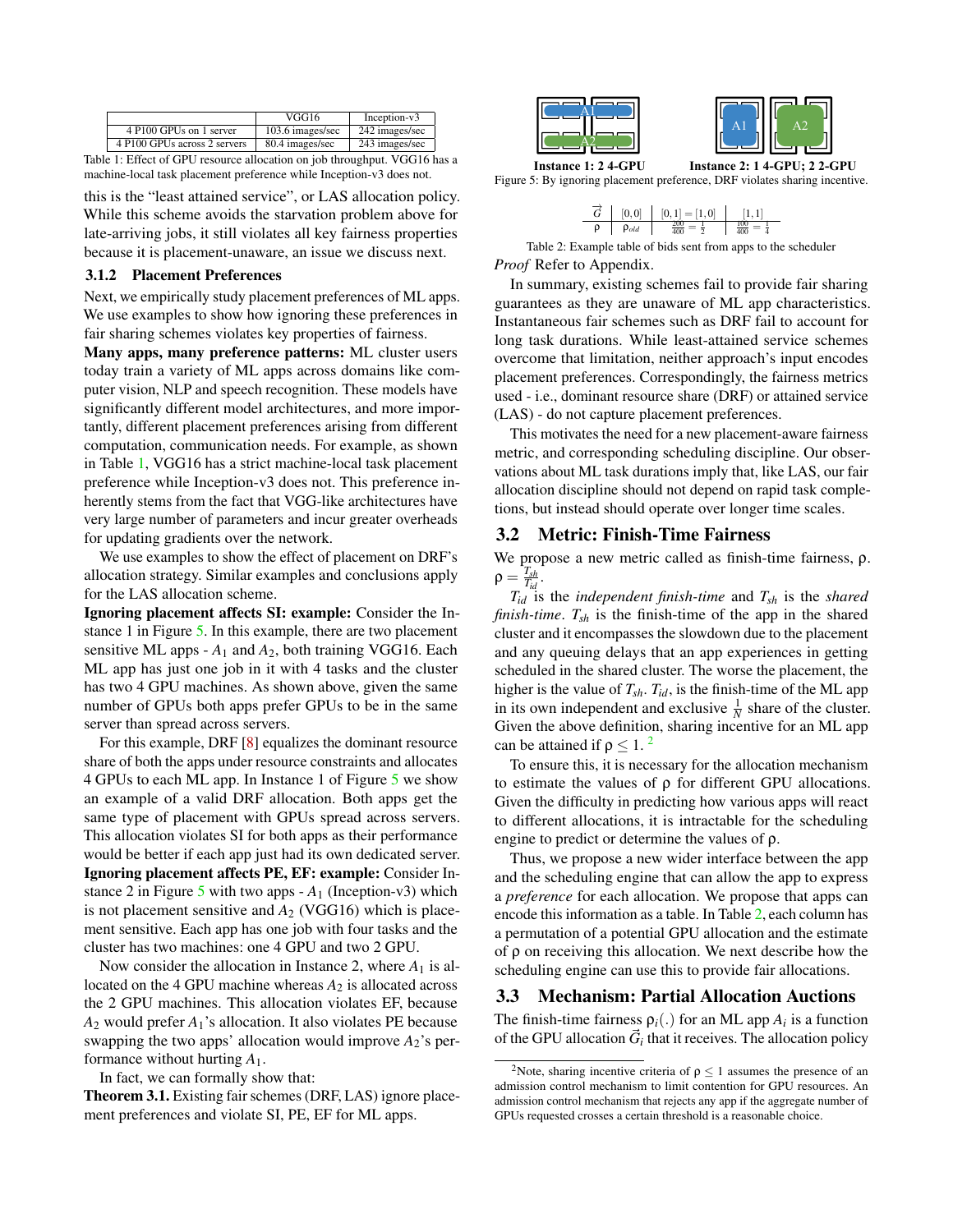|     | <b>Pseudocode 1 Finish-Time Fair Policy</b>                                                                                     |                                                              |  |  |  |  |
|-----|---------------------------------------------------------------------------------------------------------------------------------|--------------------------------------------------------------|--|--|--|--|
|     | 1: Applications $\{A_i\}$                                                                                                       | $\triangleright$ set of apps                                 |  |  |  |  |
|     | 2: Bids { $\rho_i(.)$ }                                                                                                         | $\triangleright$ valuation function for each app i           |  |  |  |  |
|     | 3: Resources $\vec{R}$                                                                                                          | $\triangleright$ resource set available for auction          |  |  |  |  |
|     | 4: Resource Allocations $\{\vec{G}_i\}$                                                                                         | $\triangleright$ resource allocation for each app i          |  |  |  |  |
|     | 5: procedure AUCTION({A <sub>i</sub> }, { $\rho$ <sub>i</sub> (.)}, $\vec{R}$ )                                                 |                                                              |  |  |  |  |
| 6:  | $\overrightarrow{G}_{i,pf}$ = arg max $\prod_{i} 1/p_i(\overrightarrow{G}_i)$                                                   | $\triangleright$ proportional fair (pf) allocation per app i |  |  |  |  |
|     | 7: $\overrightarrow{G}_{i,pf}^{-i} = \arg \max \prod_{j!=i} 1/\rho_j(\overrightarrow{G}_j)$                                     | $\triangleright$ pf allocation per app j without app i       |  |  |  |  |
|     | 8: $c_i = \frac{\prod_{j! = i} 1/\rho_j(\vec{G}_{j,pf})}{\prod_{j! = i} 1/\rho_j(\vec{G}_{i,pf}^{-i})}$                         |                                                              |  |  |  |  |
|     | 9: $\vec{G}_i = c_i * \vec{G}_{i,pf}$<br>10: $\vec{L} = \sum_i 1 - c_i * \vec{G}_{i,pf}$<br>11: return $\{\vec{G}_i\}, \vec{L}$ | $\triangleright$ allocation per app i                        |  |  |  |  |
|     |                                                                                                                                 | $\triangleright$ aggregate leftover resource                 |  |  |  |  |
|     |                                                                                                                                 |                                                              |  |  |  |  |
|     | 12: end procedure                                                                                                               |                                                              |  |  |  |  |
|     | 13: <b>procedure</b> ROUNDBYROUNDAUCTIONS( $\{A_i\}$ , $\{\rho_i(.)\}$ )                                                        |                                                              |  |  |  |  |
| 14: | while True do                                                                                                                   |                                                              |  |  |  |  |
| 15: | ONRESOURCEAVAILABLEEVENT $\vec{R}$ .                                                                                            |                                                              |  |  |  |  |
| 16: | ${A_i^{sort}}$ = SORT( ${A_i}$ ) on $\rho_i^{current}$                                                                          |                                                              |  |  |  |  |
| 17: | ${A_i^{filter}}$ = get top 1 – f fraction of apps from ${A_{sort}}$                                                             |                                                              |  |  |  |  |
| 18: | $\{\rho_i^{filter}(\cdot)\}$ = get updated $\rho(\cdot)$ from apps in $\{A_i^{filter}\}$                                        |                                                              |  |  |  |  |
| 19: | $\{\overrightarrow{G_i^{filter}}\}, \overrightarrow{L}$ = AUCTION( $\{A_i^{filter}\}, \{p_i^{filter}(.)\}, \vec{R'}$ )          |                                                              |  |  |  |  |
| 20: | ${A_i^{unfilter}} = {A_i} - {A_i^{filter}}$                                                                                     |                                                              |  |  |  |  |
| 21: | allocate $\overrightarrow{L}$ to $\{A_i^{unfilter}\}$ at random                                                                 |                                                              |  |  |  |  |
| 22: | end while                                                                                                                       |                                                              |  |  |  |  |
|     | 23: end procedure                                                                                                               |                                                              |  |  |  |  |

takes these  $\rho_i(.)$ 's as inputs and outputs allocations  $\vec{G}_i$ .

A straw-man policy that sorts apps based on their reported  $\rho_i$  values and allocates GPUs in that order reduces the maximum value of  $\rho$  but has one key issue. An app can submit *false information* about their  $\rho$  values. This greedy behavior can boost their chance of winning allocations. Our conversations with cluster operators indicate that apps request for more resources than required and they require manual monitoring ("*We also monitor the usage. If they don't use it, we reclaim it and pass it on to the next approved project*"). Thus, this simple straw-man fails to incentivize truth-telling and violates another key property, namely, *strategy proofness* (SP).

To address this challenge, we propose to use *auctions* in THEMIS. We begin by describing a simple mechanism that runs a single-round auction and then extend to a round-byround mechanism that also considers online updates.

### 3.3.1 One-Shot Auction

Details of the inputs necessary to run the auction are given first, followed by how the auction works given these inputs. **Inputs: Resources and Bids.**  $\vec{R}$  represents the total GPU resources to be auctioned, where each element is 1 and the number of dimensions is the number of GPUs to be auctioned.

Each ML app bids for these resources. The bid for each ML app consists of the estimated finish-time fair metric  $(\rho_i)$  values for several different GPU allocations  $(\vec{G}_i)$ . Each element in  $\vec{G}_i$  can be  $\{0,1\}$ . A set bit implies that GPU is allocated to the app. Example of a bid can be seen in Table 2.

Auction Overview. To ensure that the auction can provide strategy proofness, we propose using a *partial allocation* auction (PA) mechanism [5]. Partial allocation auctions have been shown to incentivize truth telling and are an appropriate fit for modeling subsets of indivisible goods to be auctioned across apps. Pseudocode 1, line 5 shows the PA mechanism. There are two aspects to auctions that are described next.

1. Initial allocation. PA starts by calculating an intrinsically proportionally-fair allocation  $\overrightarrow{G}_{i,pf}$  for each app  $A_i$  by maximizing the product of the valuation functions i.e., the finishtime fair metric values for all apps (Pseudocode 1, line 6). Such an allocation ensures that it is not possible to increase the allocation of an app without decreasing the allocation of at least another app (satisfying PE [5]).

2. Incentivizing Truth Telling. To induce truthful reporting of the bids, the PA mechanism allocates app *Ai* only a fraction  $c_i$  < 1 of  $A_i$ 's proportional fair allocation  $G_{i,pf}$ , and takes  $1 - c_i$  as a *hidden payment* (Pseudocode 1, line 10). The  $c_i$  is directly proportional to the decrease in the collective valuation of the other bidding apps in a market with and without app *Ai* (Pseudocode 1, line 8). This yields the final allocation  $\vec{G}_i$  for app *Ai* (Pseudocode 1, line 9).

Note that the final result,  $G_i$  is not a market-clearing allocation and there could be unallocated GPUs  $\vec{L}$  that are leftover from hidden payments. Hence, PA is not work-conserving. Thus, while the one-shot auction provides a number of properties related to fair sharing it does not ensure SI is met.

Theorem 3.2. The one-shot partial allocation auction guarantees SP, PE and EF, but does not provide SI.

*Proof* Refer to Appendix. The intuitive reason for this is that, with unallocated GPUs as hidden payments, PA does not guarantee  $\rho$  < 1 for all apps. To address this we next look at multi-round auctions that can maximize SI for ML apps. We design a mechanism that is based on PA and preserves its properties, but offers slightly weaker guarantee, namely min max  $\rho$ . We describe this next. It runs in multiple rounds. Empirically, we find that it gets  $\rho \leq 1$  for most apps, even without admission control.

### 3.3.2 Multi-round auctions

To maximize sharing incentive and to ensure work conservation, our goal is to ensure  $\rho \leq 1$  for as many apps as possible. We do this using three key ideas described below.

Round-by-Round Auctions: With round-by-round auctions, the outcome of an allocation from an auction is binding only for a *lease* duration. At the end of this lease, the freed GPUs are re-auctioned. This also handles the online case as any auction is triggered on a *resource available event*. This takes care of app failures and arrivals, as well as cluster reconfigurations.

At the beginning of each round of auction, the policy solicits updated valuation functions  $\rho(.)$  from the apps. The estimated work and the placement preferences for the case of ML apps are typically time varying. This also makes our policy adaptive to such changes.

Round-by-Round Filtering: To maximize the number of apps with  $\rho \leq 1$ , at the beginning of each round of auctions we filter the  $1 - f$  fraction of total active apps with the greatest values of current estimate of their finish-time fair metric  $\rho$ . Here,  $f \in (0,1)$  is a system-wide parameter.

This has the effect of restricting the auctions to the apps that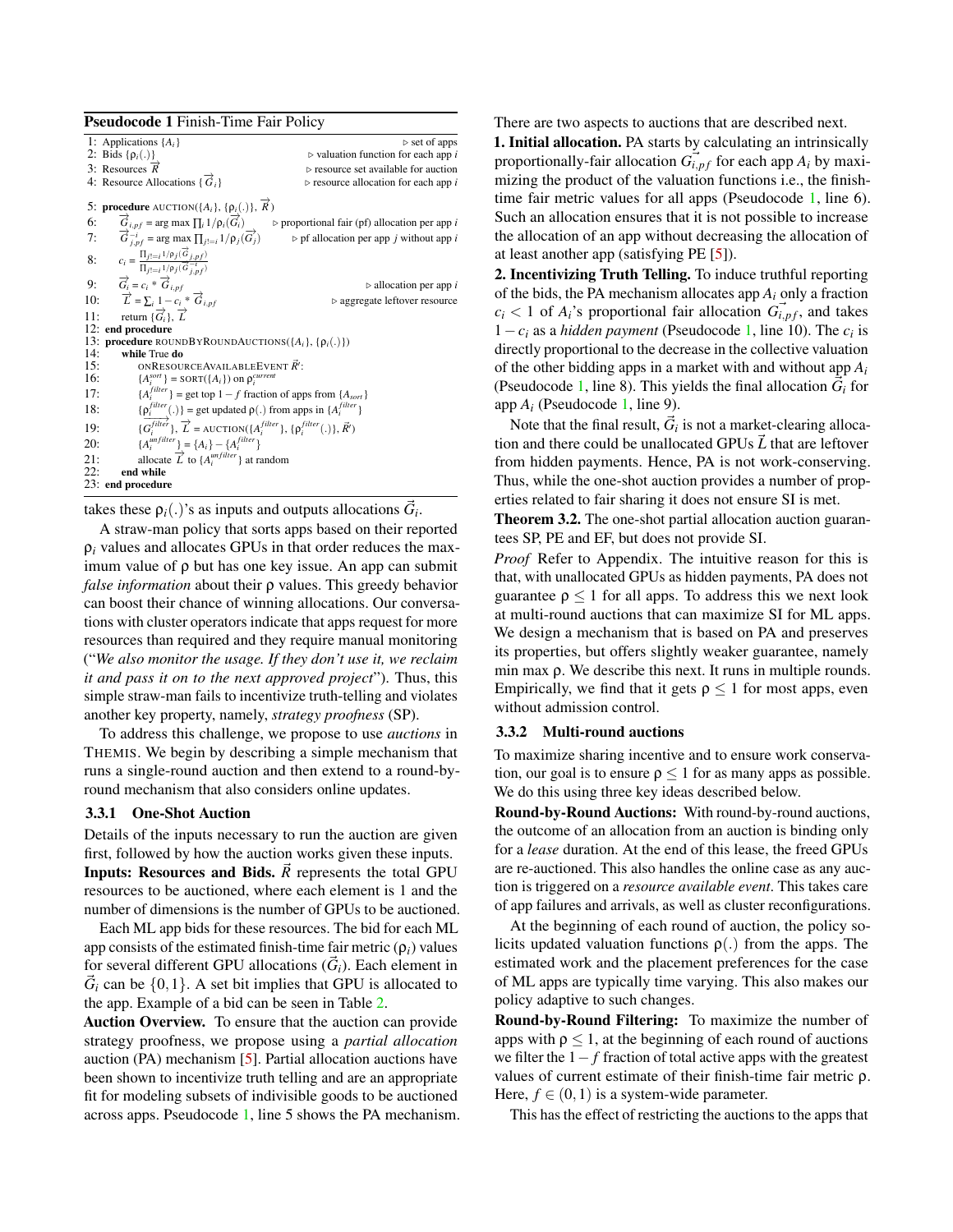are at risk of not meeting SI. Also, this restricts the auction to a smaller set of apps which reduces contention for resources and hence results in smaller hidden payments. It also makes the auction computationally tractable.

Over the course of many rounds, filtering maximizes the number of apps that have SI. Consider a far-from-fair app *i* that lost an auction round. It will appear in future rounds with much greater likelihood relative to another less far-from-fair app *k* that won the auction round. This is because, the winning app *k* was allocated resources; as a result, it will see its  $\rho$  improve over time; thus, it will eventually not appear in the fraction  $1 - f$  of not-so-fairly-treated apps that participate in future rounds. In contrast,  $i$ 's  $\rho$  will increase due to the waiting time, and thus it will continue to appear in future rounds. Further an app that loses multiple rounds will eventually lose its lease on all resources and make no further progress, causing its  $\rho$  to become unbounded. The next auction round the app participates in will likely see the app's bid winning, because any non-zero GPU allocation to that app will lead to a huge improvement in the app's valuation.

As  $f \rightarrow 1$ , our policy provides greater guarantee on SI. However, this increase in SI comes at the cost of efficiency. This is because  $f \rightarrow 1$  restricts the set of apps to which available GPUs will be allocated; with  $f \rightarrow 0$  available GPUs can be allocated to apps that benefit most from better placement, which improves efficiency at the risk of violating SI.

Leftover Allocation: At the end of each round we have leftover GPUs due to hidden payments. We allocate these GPUs at random to the apps that did not participate in the auction in this round. Thus our overall scheme is work-conserving.

Overall, we prove that:

Theorem 3.3. Round-by-round auctions preserve the PE, EF and SP properties of partial auctions and maximize SI. *P*roof. Refer to Appendix.

To summarize, in THEMIS we propose a new finish-time fairness metric that captures fairness for long-running, placement sensitive ML apps. To perform allocations, we propose using a multi-round partial allocation auction that incentivizes truth telling and provides Pareto efficient, envy free allocations. By filtering the apps considered in the auction, we maximize sharing incentive and hence satisfy all the properties necessary for fair sharing among ML applications.

# 4 System Design

We first list design requirements for an ML cluster scheduler taking into account the fairness metric and auction mechanism described in Section 3, and the implications for the THEMIS scheduler architecture. Then, we discuss the *API* between the scheduler and the hyper-parameter optimizers.

## 4.1 Design Requirements

Separation of visibility and allocation of resources. Core to our partial allocation mechanism is the abstraction of making available resources visible to a number of apps but allocating each resource exclusively to a single app. As we argue below, existing scheduling architectures couple these concerns and thus necessitate the design of a new scheduler. Integration with hyper-parameter tuning systems. Hyperparameter optimization systems such as Hyperband [21], Hyperdrive [29] have their own schedulers that decide the resource allocation and execution schedule for the jobs within those apps. We refer to these as app-schedulers. One of our goals in THEMIS is to integrate with these systems with minimal modifications to app-schedulers.

These two requirements guide our design of a new *twolevel semi-optimistic* scheduler and a set of corresponding abstractions to support hyper-parameter tuning systems.

## 4.2 THEMIS Scheduler Architecture

Existing scheduler architectures are either pessimistic or fully optimistic and both these approaches are not suitable for realizing multi-round auctions. We first describe their shortcomings and then describe our proposed architecture.

### 4.2.1 Need for a new scheduling architecture

Two-level pessimistic schedulers like Mesos [17] enforce pessimistic concurrency control. This means that visibility and allocation go hand-in-hand at the granularity of a single app. There is restricted single-app visibility as available resources are partitioned by a mechanism internal to the lower-level (i.e., cross-app) scheduler and offered only to a single app at a time. The tight coupling of visibility and allocation makes it infeasible to realize round-by-round auctions where resources need to be visible to many apps but allocated to just one app.

Shared-state fully optimistic schedulers like Omega [30] enforce fully optimistic concurrency control. This means that visibility and allocation go hand-in-hand at the granularity of multiple apps. There is full multi-app visibility as all cluster resources and their state is made visible to all apps. Also, all apps contend for resources and resource allocation decisions are made by multiple apps at the same time using transactions. This coupling of visibility and allocation in a lock-free manner makes it hard to realize a global policy like finish-time fairness and also leads to expensive conflict resolution (needed when multiple apps contend for the same resource) when the cluster is highly contented, which is typically the case in shared GPU clusters.

Thus, the properties required by multi-round auctions, i.e., multi-app resource visibility and single-app resource allocation granularity, makes existing architectures ineffective.

#### 4.2.2 Two-Level Semi-Optimistic Scheduling

The two-levels in our scheduling architecture comprise of multiple app-schedulers and a cross-app scheduler that we call the ARBITER. The ARBITER has our scheduling logic. The top level per-app schedulers are minimally modified to interact with the ARBITER. Figure 6 shows our architecture.

Each GPU in a THEMIS-managed cluster has a lease associated with it. The lease decides the duration of ownership of the GPU for an app. When a lease expires, the resource is made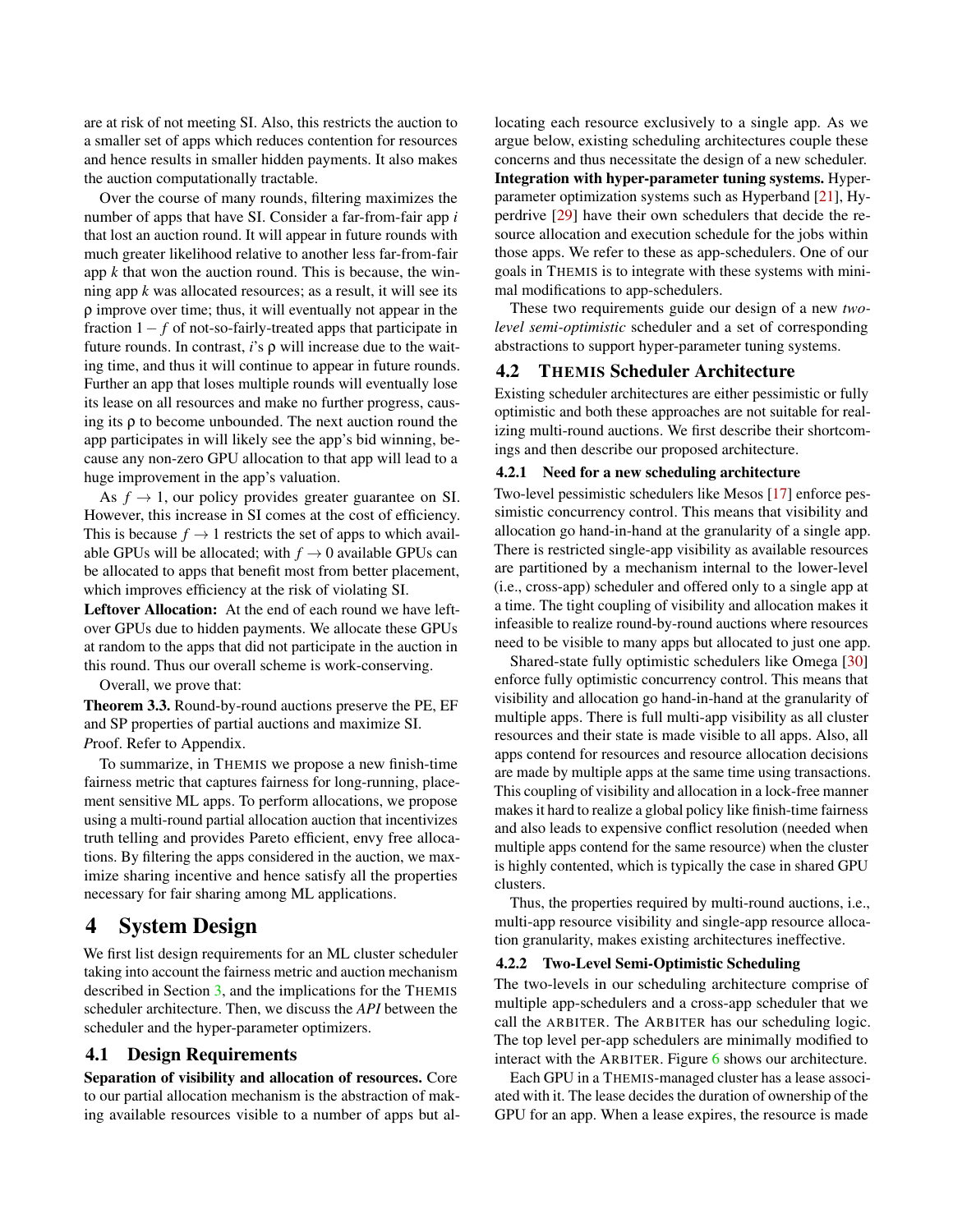

Figure 6: THEMIS Design. (a) Sequence of events in THEMIS - starts with a resource available event and ends with resource allocations. (b) Shows a typical bid valuation table an App submits to ARBITER. Each row has a subset of the complete resource allocation and the improved value of  $\rho_{new}$ .

available for allocation. THEMIS's ARBITER pools available resources and runs a round of the auctions described earlier. During each such round, the resource allocation proceeds in 5 steps spanning 2 phases (shown in Figure 6):

The first phase, called the *visibility phase*, spans steps 1–3.

**The ARBITER asks all apps for current finish-time fair** metric estimates. 2 The ARBITER initiates auctions, and makes the same non-binding resource-offer of the available resources to a fraction  $f \in [0,1]$  of ML apps with worst finishtime fair metrics (according to round-by-round filtering described earlier). To minimize changes in the ML app scheduler to participate in auctions, THEMIS introduces an AGENT that is co-located with each ML app scheduler. The AGENT serves as an intermediary between the ML app and the ARBITER. The apps examine the resource offer in parallel. Each app's AGENT then replies with a single bid that contains preferences for desired resource allocations.

The second phase, *allocation phase*, spans steps 4–5. 4 The ARBITER, upon receiving all the bids for this round, picks winning bids according to previously described partial allocation algorithm and leftover allocation scheme. It then notifies each AGENT of its winning allocation (if any).  $\blacksquare$  The AGENT propagates the allocation to the ML app scheduler, which can then decide the allocation among constituent jobs.

In sum, the two phase resource allocation means that our scheduler enforces *semi-optimistic concurrency control*. Similar to fully optimistic concurrency control, there is multi-app visibility as the cross-app scheduler offers resources to multiple apps concurrently. At the same time, similar to pessimistic concurrency control, the resource allocations are conflict-free guaranteeing exclusive access of a resource to every app.

To enable preparation of bids in step  $\mathbf{\mathbf{\mathsf{S}}}$ . THEMIS implements a narrow API from the ML app scheduler to the AGENT that enables propagation of app-specific information. An AGENT's bid contains a *valuation function*  $(\rho(.))$  that provides, for each resource subset, an estimate of the finish-time fair metric the app will achieve with the allocation of the resource subset. We describe how this is calculated next.

## 4.3 AGENT and AppScheduler Interaction

An AGENT co-resides with an app to aid participation in auctions. We now describe how AGENTs prepare bids based on inputs provided by apps, the API between an AGENT and its app, and how AGENTs integrate with current hyperparameter optimization schedulers.

#### 4.3.1 Single-Job ML Apps

For ease of explanation, we first start with the simple case of an ML app that has just one ML training job which can use at most *job*\_*demandmax* GPUs. We first look at calculation of the finish-time fair metric,  $\rho$ . We then look at a multi-job app example so as to better understand the various steps and interfaces in our system involved in a multi-round auction.

**Calculating**  $\rho(\overrightarrow{G})$ . Equation 1 shows the steps for calculating  $\rho$  for a single job given a GPU allocation of  $\vec{G}$  in a cluster *C* with  $R_C$  GPUs. When calculating  $\rho$  we assume that the allocation  $\overrightarrow{G}$  is binding till job completion.

$$
\rho(\overrightarrow{G}) = T_{sh}(\overrightarrow{G})/T_{id}
$$
  
\n
$$
T_{sh} = T_{current} - T_{start} +
$$
  
\n
$$
iter\_left*iter\_time(\overrightarrow{G})
$$
  
\n
$$
T_{id} = T_{cluster} * N_{avg}
$$
  
\n
$$
iter\_time(\overrightarrow{G}) = \frac{iter\_time\_serial * S(\overrightarrow{G})}{min(||\overrightarrow{G}||_1, job\_demand_{max})}
$$
  
\n
$$
T_{cluster} = \frac{iter\_total * iter\_serial\_time}{min(R_C, job\_demand_{max})}
$$
 (1)

 $T_{sh}$  is the shared finish-time and is a function of the allocation  $\hat{G}$  that the job receives. For the single job case, it has two terms. First, is the time elapsed ( $=T_{current}-T_{start}$ ). Time elapsed also captures any queuing delays or starvation time. Second, is the time to execute remaining iterations which is the product of the number of iterations left (*iter*\_*left*) and the iteration time (*iter\_time*( $\overrightarrow{G}$ )). *iter\_time*( $\overrightarrow{G}$ ) depends on the allocation received. Here, we consider the commoncase of the ML training job executing synchronous SGD. In synchronous SGD, the work in an iteration can be parallelized across multiple workers. Assuming linear speedup, this means that the iteration time is the serial iteration time (*iter*\_*time*\_*serial*) reduced by a factor of the number of GPUs in the allocation,  $||\vec{G}||_1$  or *job\_demand<sub>max</sub>* whichever is lesser. However, the linear speedup assumption is not true in the common case as network overheads are involved. We capture this via a slowdown penalty,  $\mathcal{S}(\overrightarrow{G})$ , which depends on the placement of the GPUs in the allocation. Values for  $\mathcal{S}(\overrightarrow{G})$ can typically be obtained by profiling the job offline for a few iterations.  $3$  The slowdown is captured as a multiplicative factor,  $S(\overrightarrow{G}) \geq 1$ , by which  $T_{sh}$  is increased.

 ${}^{3}S(\overrightarrow{G})$  can also be calculated in an online fashion. First, we use crude placement preference estimates to begin with for single machine (=1), crossmachine  $(=1.1)$ , cross-rack  $(=1.3)$  placement. These are replaced with accurate estimates by profiling iteration times when the ARBITER allocates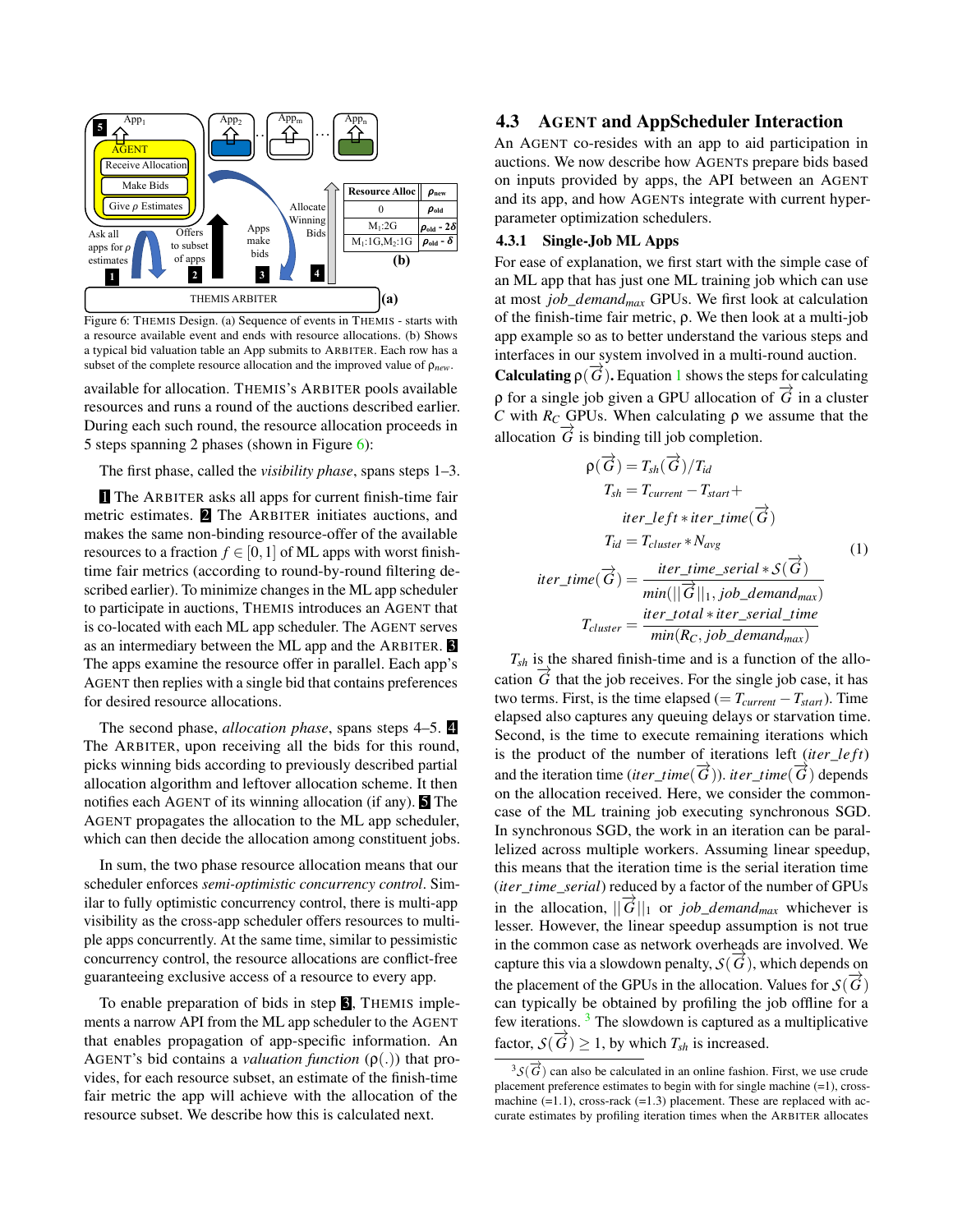$T_{id}$  is the estimated finish-time in an independent  $\frac{1}{N_{avg}}$  cluster.  $N_{avg}$  is the average contention in the cluster and is the weighted average of the number of apps in the system during the lifetime of the app. We approximate this as the finish-time of the app in the whole cluster, *Tcluster* multiplied by the average contention. *Tcluster* assumes linear speedup when the app executes with all the cluster resources  $R_C$  or maximum app demand whichever is lesser. It also assumes no slowdown. Thus, it is approximated as  $\frac{iter\_total*iter\_serial\_time}{min(R_C,job\_demand_{max})}$ .

#### 4.3.2 Generalizing to Multiple-Job ML Apps

ML app schedulers for hyper-parameter optimization systems typically go from aggressive exploration of hyper-parameters to aggressive exploitation of best hyper-parameters. While there are a number of different algorithms for choosing the best hyper-parameters [3, 21] to run, we focus on early stopping criteria as this affects the finish time of ML apps.

As described in prior work [9], automatic stopping algorithms can be divided into two categories: Successive Halving and Performance Curve Stopping. We next discuss how to compute *Tsh* for each case.

Successive Halving refers to schemes which start with a total time or iteration budget *B* and apportion that budget by periodically stopping jobs that are not promising. For example, if we start with *n* hyper parameter options, then each one is submitted as a job with a demand of 1 GPU for a fixed number of iterations *I*. After *I* iterations, only the best  $\frac{n}{2}$  ML training jobs are retained and assigned a maximum demand of 2 GPUs for the same number of iterations *I*. This continues until we are left with 1 job with a maximum demand of *n* GPUs. Thus there are a total of *log*2*n phases* in Successive Halving. This scheme is used in Hyperband [21] and Google Vizier [9].

We next describe how to compute  $T_{sh}$  and  $T_{id}$  for successive halving. We assume that the given allocation  $\hat{G}$  lasts till app completion and the total time can be computed by adding up the time the app spends for each phase. Consider the case of phase *i* which has  $J = \frac{n}{2^{i-1}}$  jobs. Equation 2 shows the calculation of  $T_{sh(i)}$ , the shared finish time of the phase. We assume a separation of concerns where the hyper-parameter optimizer can determine the optimal allocation of GPUs *within a phase* and thus estimate the value of  $S(\overrightarrow{G_j})$ . Along with *iter\_left*, *serial\_iter\_time,* the AGENT can now estimate  $T_{sh(j)}$  for each job in the phase. We mark the phase as finished when the slowest or last job in the app finishes the phase (*max <sup>j</sup>*). Then the shared finish time for the app is the sum of the finish times of all constituent phases.

To estimate the ideal finish-time we compute the total time to execute the app on the full cluster. We estimate this using the budget *B* which represents the aggregate work to be done and, as before, we assume linear speedup to the maximum number of GPUs the app can use *app*\_*demandmax*.

$$
T_{sh(i)} = max_j \{ T(\overrightarrow{G_j}) \}
$$
  
\n
$$
T_{sh} = \sum_i T_{sh(i)}
$$
  
\n
$$
T_{cluster} = \frac{B}{min(R_C, app\_demand_{max})}
$$
  
\n
$$
T_{id} = T_{cluster} * N_{avg}
$$
 (2)

The AGENT generates  $\rho$  using the above procedure for all possible subsets of  $\{\overrightarrow{G}\}$  and produces a bid table similar to the one shown in Table 2 before. The API between the AGENT and hyper-parameter optimizer is shown in Figure 7 and captures the functions that need to implemented by the hyper-parameter optimizer.

Performance Curve Stopping refers to schemes where the convergence curve of a job is extrapolated to determine which jobs are more promising. This scheme is used by Hyperdrive [29] and Google Vizier [9]. Computing *Tsh* proceeds by calculating the finish time for each job that is currently running by estimating the iteration at which the job will be terminated (thus  $T_{sh}$  is determined by the job that finishes last). As before, we assume that the given allocation  $\overline{G}$  lasts till app completion. Since the estimations are usually probabilistic, i.e., the iterations at which the job will converge has an error bar, we over-estimate and use the most optimistic convergence curve that results in the maximum forecasted completion time for that job. As the job progresses, the estimates of the convergence curve get more accurate and improves the accuracy of the estimated finish time  $T_{sh}$ . The API implemented by the hyper-parameter optimizer is simpler and only involves getting a list of running jobs as shown in Figure 7.

We next present an end-to-end example of a multi-job app showing our mechanism in action.

#### 4.3.3 End-to-end Example.

We now run through a simple example that exercises the various aspects of our API and the interfaces involved.

Consider a 16 GPU cluster and an ML app that has 4 ML jobs and uses successive halving, running along with 3 other ML apps in the same cluster. Each job in the app is tuning a different hyper-parameter and the serial time taken per iteration for the jobs are 80*,*100*,*100*,*120 seconds respectively.4 The total budget for the app is 10*,*000 seconds of GPU time and we assume the *job\_demand<sub>max</sub>* is 8 GPUs and  $S(\overrightarrow{G}) = 1$ .

Given we start with 4 ML jobs, the hyper-parameter optimizer divides this into 3 phases each having 4*,*2*,*1 jobs, respectively. To evenly divide the budget across the phases, the hyper-parameter optimizer budgets  $\approx 8, 16, 36$  iterations in each phase. First we calculate the *Tid* by considering the budget, total cluster size, and cluster contention as:  $\frac{10000\times4}{16}$  = 2500s.

Next, we consider the computation of *Tsh* assuming that 16

unseen placements. The multi-round nature of allocations means that errors in early estimates do not have a significant effect.

<sup>&</sup>lt;sup>4</sup>The time per iteration depends on the nature of the hyper-parameter being tuned. Some hyper-parameters like batch size or quantization used affect the iteration time while others like learning rate don't.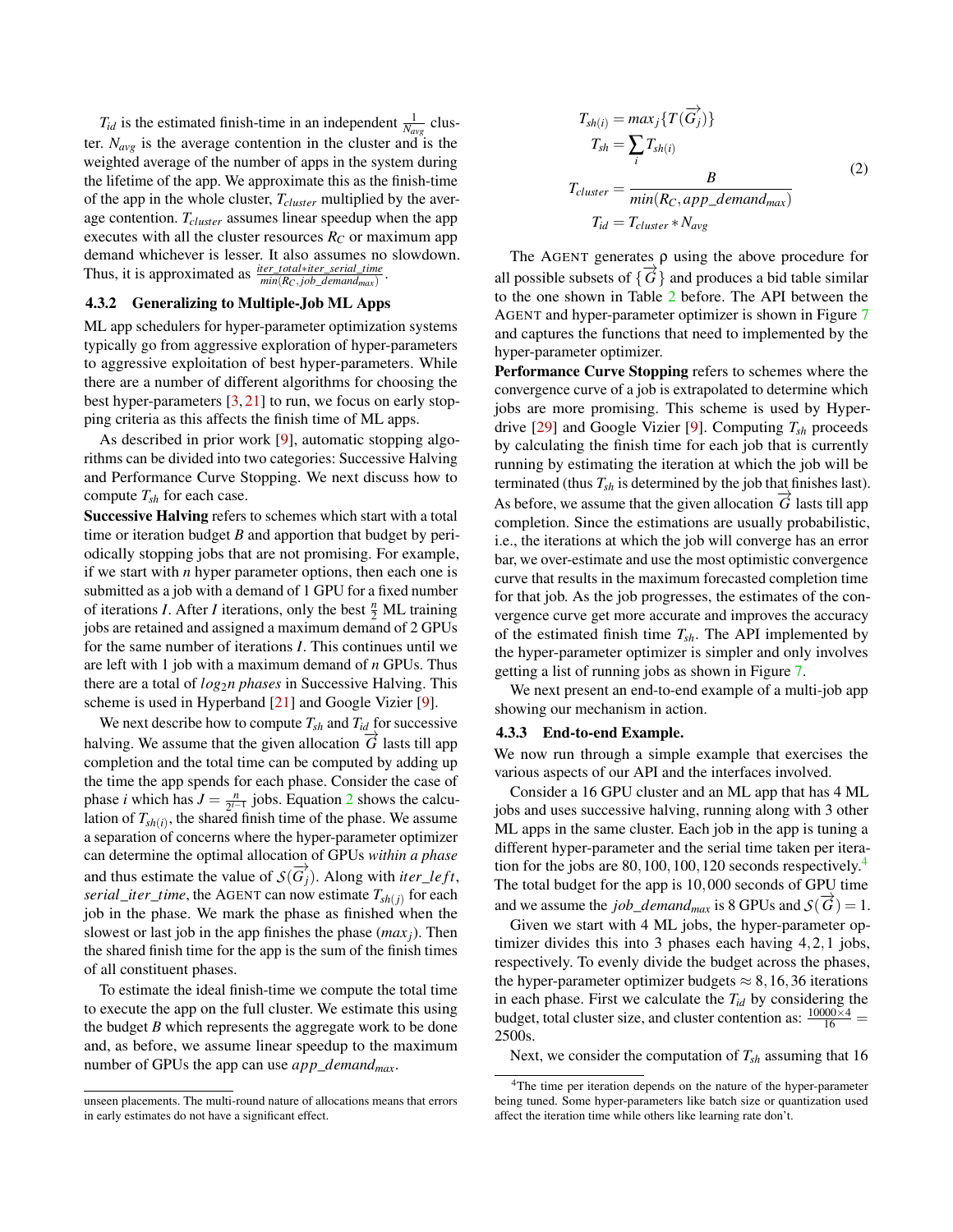```
class JobInfo(int itersRemaining,
              float avgTimePerIter,
              float localitySensitivity);
// Successive Halving
List<JobInfo> getJobsInPhase(int phase,
                             List<Int> gpuAlloc);
```
int getNumPhases();

// Performance Curve

List<JobInfo> getJobsRemaining(List<Int> gpuAlloc);

Figure 7: API between AGENT and hyperparameter optimizer

| $  \vec{G}  _1$ 0 1 2 4 8 16       |  |  |  |
|------------------------------------|--|--|--|
| $\rho$ $\rho_{old}$ 4 2 1 0.5 0.34 |  |  |  |

Table 3: Example of bids submitted by AGENT

GPUs are offered by the ARBITER. The AGENT now computes the bid for each subset of GPUs offered. Consider the case with 2 GPUs. In this case in the first phase we have 4 jobs which are serialized to run 2 at a time. This leads to  $T_{sh(1)} =$  $(120 \times 8) + (80 \times 8) = 1600$  seconds. (Assume two 100s jobs run serially on one GPU, and the 80 and 120s jobs run serially on the other.  $T_{sh}$  is the time when the last job finishes.)

When we consider the next stage the hyper-parameter optimizer currently does not know which jobs will be chosen for termination. We use the *median* job (in terms of per-iteration time) to estimate  $T_{sh(i)}$  for future phases. Thus, in the second phase we have 2 jobs so we run one job on each GPU each of which we assume to take the median 100 seconds per iteration leading to  $T_{sh(2)} = (100 \times 16) = 1600$  seconds. Finally for the last phase we have 1 job that uses 2 GPUs and runs for 36 iterations leading to  $T_{sh(3)} = \frac{(100 \times 36)}{2} = 1800$ (again, the "median" jobs takes 100s per iteration). Thus  $T_{sh}$  =  $1600 + 1600 + 1800 = 5000$  seconds, making  $\rho = \frac{5000}{2500} = 2$ . Note that since placement did not matter here we considered any 2 GPUs being used. Similarly ignoring placement, the bids for the other allocations are shown in Table 3.

We highlight a few more points about our example above. If the jobs that are chosen for the next phase do not match the median iteration time then the estimates are revised in the next round of the auction. For example, if the jobs that are chosen for the next round have iteration time 120*,*100 then the above bid will be updated with  $T_{sh(2)} = (120 \times 16) = 3200^5$ and  $T_{sh(3)} = \frac{(120 \times 36)}{2} = 2160$ . Further, we also see that the *job*\_*demand<sub>max</sub>* = 8 means that the  $\rho$  value for 16 GPUs does not linearly decrease from that of 8 GPUs.

# 5 Implementation

We implement THEMIS on top of a recent release of Apache Hadoop YARN [1] (version 3*.*2*.*0) which includes, Submarine [2], a new framework for running ML training jobs atop YARN. We modify the Submarine client to support submitting a group of ML training jobs as required by hyper-parameter exploration apps. Once an app is submitted, it is managed by

a Submarine Application Master (AM) and we make changes to the Submarine AM to implement the ML app scheduler (we use Hyperband [21]) and our AGENT.

To prepare accurate bids, we implement a profiler in the AM that parses TensorFlow logs, and tracks iteration times and loss values for all the jobs in an app. The allocation of a job changes over time and iteration times are used to accurately estimate the placement preference (*S*) for different GPU placements. Loss values are used in our Hyperband implementation to determine early stopping. THEMIS's AR-BITER is implemented as a separate module in YARN RM. We add gRPC-based interfaces between the AGENT and the ARBITER to enable offers, bids, and final winning allocations. Further, the ARBITER tracks GPU leases to offer reclaimed GPUs as a part of the offers.

All the jobs we use in our evaluation are TensorFlow programs with configurable hyper-parameters. To handle allocation changes at runtime, the programs checkpoint model parameters to HDFS every few iterations. After a change in allocation, they resume from the most recent checkpoint.

# 6 Evaluation

We evaluate THEMIS on a 64 GPU cluster and also use a event-driven simulator to model a larger 256 GPU cluster. We compare against other state-of-the-art ML schedulers. Our evaluation shows the following key highlights -

*•* THEMIS is better than other schemes on finish-time fairness while also offering better cluster efficiency (Figure 9-10- 11-12).

*•* THEMIS's benefits compared to other schemes improve with increasing fraction of placement sensitive apps and increasing contention in the cluster, and these improvements hold even with errors – random and strategic – in finish-time fair metric estimations (Figure 14-18).

*•* THEMIS enables a trade-off between finish-time fairness in the long-term and placement efficiency in the short-term. Sensitivity analysis (Figure 19) using simulations show that  $f = 0.8$  and a lease time of 10 minutes gives maximum fairness while also utilizing the cluster efficiently.

## 6.1 Experimental Setup

Testbed Setup. Our testbed is a 64 GPU, 20 machine cluster on Microsoft Azure [23]. We use NC-series instances. We have 8 NC12-series instances each with 2 Tesla K80 GPUs and 12 NC24-series instances each with 4 Tesla K80 GPUs.

Simulator. We develop an event-based simulator to evaluate THEMIS at large scale. The simulator assumes that estimates of the loss function curves for jobs are known ahead of time so as to predict the total number of iterations for the job. Unless stated otherwise, all simulations are done on a heterogeneous 256 GPU cluster. Our simulator assumes a 4-level hierarchical locality model for GPU placements. Individual GPUs fit onto

<sup>5</sup>Because the two jobs run on one GPU each, and the 120s-per-iteration job is the last to finish in the phase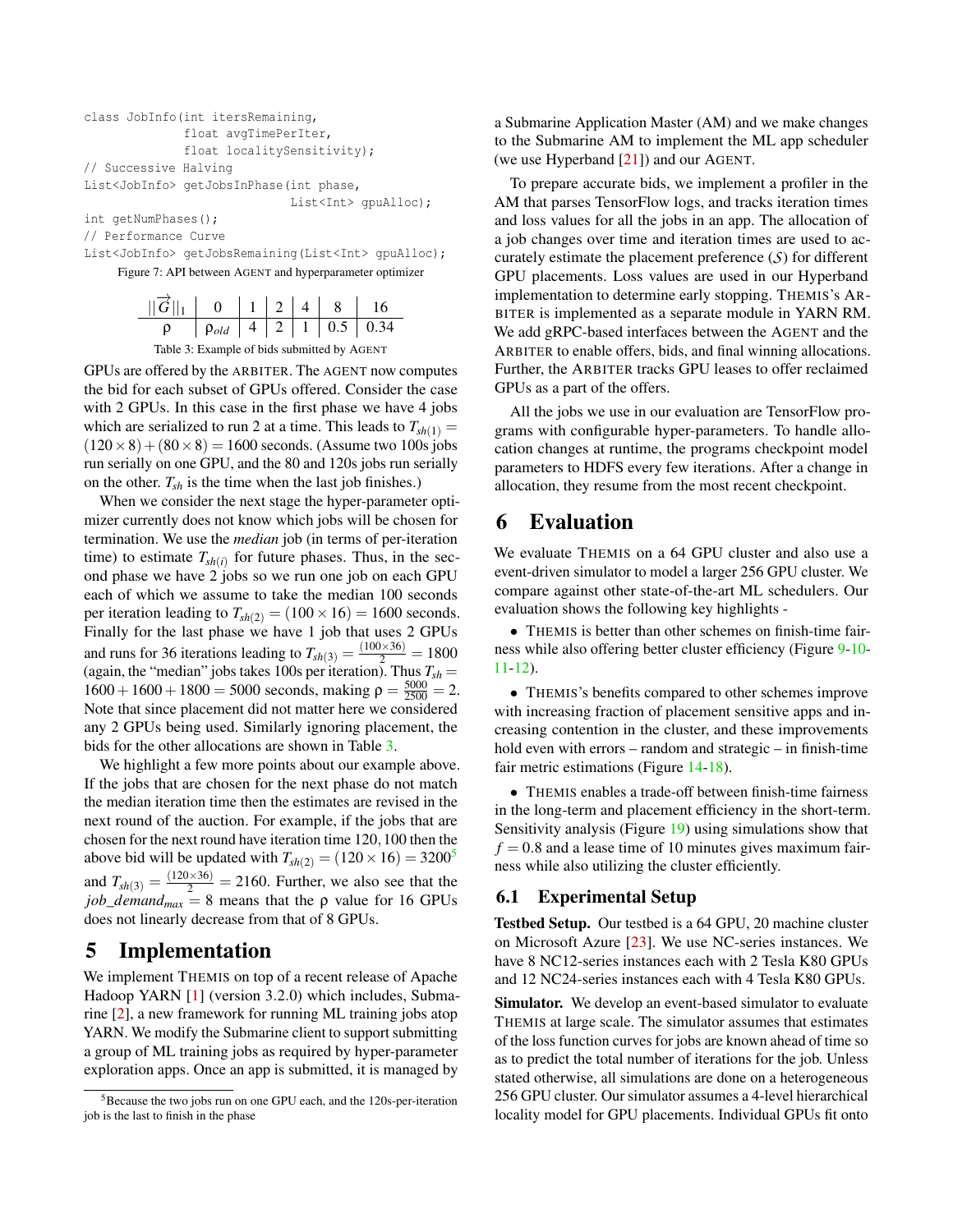

|     | Model                      | Type           | Dataset          |
|-----|----------------------------|----------------|------------------|
| 10% | Inception- $v3$ [33]       | CV             | ImageNet [7]     |
|     | AlexNet $[20]$             | CV             | ImageNet         |
|     | ResNet50 $[16]$            | CV             | ImageNet         |
|     | VGG16 [32]                 | CV             | ImageNet         |
|     | VGG19 [32]                 | CV <sub></sub> | ImageNet         |
|     | $Bi-Att-Flow [31]$         | <b>NLP</b>     | SQuAD [28]       |
| 60% | LangModel [41]             | <b>NLP</b>     | PTB [22]         |
|     | <b>GNMT [38]</b>           | <b>NLP</b>     | WMT16 [37]       |
|     | Transformer [35]           | <b>NLP</b>     | WMT16            |
| 30% | WaveNet [25]               | Speech         | <b>VCTK [40]</b> |
|     | DeepSpeech <sup>[15]</sup> | Speech         | CommonVoice [6]  |

Table 4: Models used in our trace.

*slots* on *machines* occupying different cluster *racks*. 6

Workload. We experiment with 2 different traces that have different workload characteristics in both the simulator and the testbed - (i) Workload 1. A publicly available trace of DNN training workloads at Microsoft [19,24]. We scale-down the trace, using a two week snapshot and focus on subset of jobs from the trace that correspond to hyper-parameter exploration jobs triggered by Hyperdrive. (ii) Workload 2. We use the app arrival times from Workload 1, generate jobs per app using the successive halving pattern characteristic of the Hyperband algorithm [21], and increase the number of tasks per job compared to Workload 1. The distribution of number of tasks per job and number of jobs per app for the two workloads is shown in Figure 8.

The traces comprise of models from three categories - computer vision (CV - 10%), natural language processing (NLP - 60%) and speech (Speech - 30%). We use the same mix of models for each category as outlined in Gandiva [39]. We summarize the models in Table 4.

Baselines. We compare THEMIS against four state-of-the-art ML schedulers - Gandiva [39], Tiresias [13], Optimus [27], SLAQ [42]; these represent the best possible baselines for maximizing efficiency, fairness, aggregate throughput, and aggregate model quality, respectively. We also compare against two scheduling disciplines - shortest remaining time first (SRTF) and shortest remaining service first (SRSF) [13]; these represent baselines for minimizing average job completion

time (JCT) with efficiency as secondary concern and minimizing average JCT with fairness as secondary concern, respectively. We implement these baselines in our testbed as well as the simulator as described below:

Ideal Efficiency Baseline - Gandiva. Gandiva improves cluster utilization by packing jobs on as few machines as possible. In our implementation, Gandiva introspectively profiles ML job execution to infer placement preferences and migrates jobs to better meet these placement preferences. On any resource availability, all apps report their placement preferences and we allocate resources in a greedy highest preference first manner which has the effect of maximizing the average placement preference across apps. We do not model time-slicing and packing of GPUs as these system-level techniques can be integrated with THEMIS as well and would benefit Gandiva and THEMIS to equal extents.

Ideal Fairness Baseline - Tiresias. Tiresias defines a new service metric for ML jobs – the aggregate GPU-time allocated to each job – and allocates resources using the Least Attained Service (LAS) policy so that all jobs obtain equal service over time. In our implementation, on any resource availability, all apps report their service metric and we allocate the resource to apps that have the least GPU service.

Ideal Aggregate Throughput Baseline - Optimus. Optimus proposes a throughput scaling metric for ML jobs – the ratio of new job throughput to old job throughput with and without an additional GPU allocation. On any resource availability, all apps report their throughput scaling and we allocate resources in order of highest throughput scaling metric first. Ideal Aggregate Model Quality - SLAQ. SLAQ proposes a greedy scheme for improving aggregate model quality across all jobs. In our implementation, on any resource availability event, all apps report the decrease in loss value with allocations from the available resources and we allocate these resources in a greedy highest loss first manner.

Ideal Average App Completion Time - SRTF, SRSF. For SRTF, on any resource availability, all apps report their remaining time with allocations from the available resource and we allocate these resources using SRTF policy. Efficiency is a secondary concern with SRTF as better packing of GPUs leads to shorter remaining times.

SRSF is a service-based metric and approximates gittins index policy from Tiresias. In our implementation, we assume accurate knowledge of remaining service and all apps report their remaining service and we allocate one GPU at a time using SRSF policy. Fairness is a secondary concern as shorter service apps are preferred first as longer apps are more amenable to make up for lost progress due to short-term unfair allocations.

Metrics. We use a variety of metrics to evaluate THEMIS.

(i) Finish-time fairness: We evaluate the fairness of schemes by looking at the finish-time fair metric  $(\rho)$  distribution and the maximum value across apps. A tighter distribution and a lower value of maximum value of  $\rho$  across apps

<sup>6</sup>The heterogeneous cluster consists of 16 8-GPU machines (4 slots and 2 GPUs per slot), 6 4-GPU machines (4 slots and 1 GPU per slot), and 16 1-GPU machines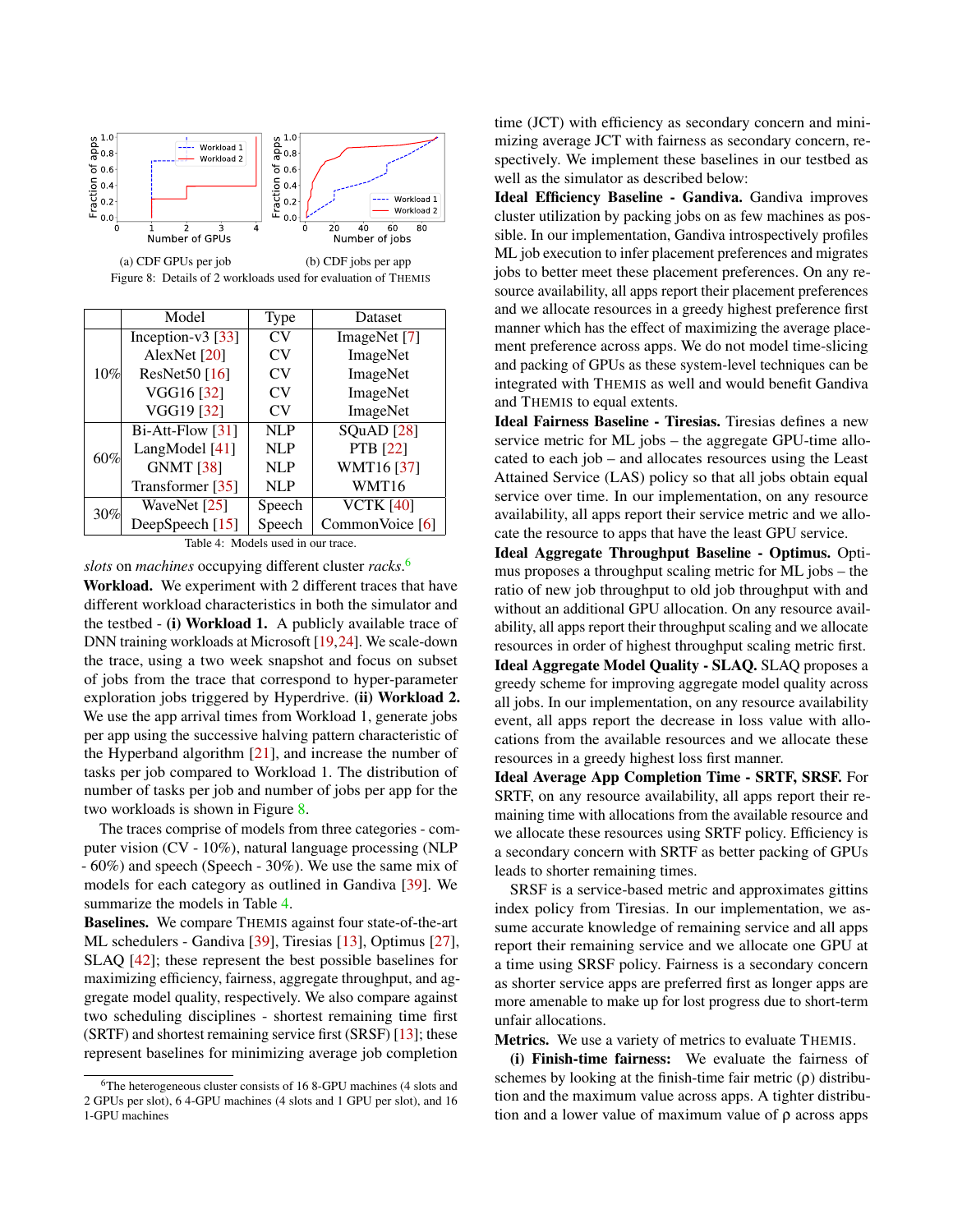

Figure 9: [TESTBED] Comparison of finish-time fairness across schedulers with Workload 1



Figure 10: [TESTBED] Comparison of finish-time fairness across schedulers with Workload 2



Figure 11: [TESTBED] Comparison of total GPU times across schemes with Workload 1. Lower GPU time indicates better utilization of the GPU cluster indicate higher fairness. (ii) GPU Time: We use *GPU Time* as a measure of how efficiently the cluster is utilized. For two scheduling schemes  $S_1$  and  $S_2$  that have GPU times  $G_1$  and  $G_2$  for executing the same amount of work,  $S_1$  utilizes the cluster more efficiently than  $S_2$  if  $G_1 < G_2$ . (iii) **Placement Score:** We give each allocation a placement score  $(\leq 1)$ . This is inversely proportional to slowdown, *S*, that app experiences due to this allocation. The slowdown is dependent on the ML app properties and the network interconnects between the allocated GPUs. A placement score of 1*.*0 is desirable for as many apps as possible.

### 6.2 Macrobenchmarks

In our testbed, we evaluate THEMIS against all baselines on all the workloads. We set the fairness knob value *f* as 0*.*8 and lease as 10 minutes, which is informed by our sensitivity analysis results in Section 6.4.

Figure 9-10 shows the distribution of finish-time fairness metric,  $\rho$ , across apps for THEMIS and all the baselines. We see that THEMIS has a narrower distribution for the  $\rho$  values which means that THEMIS comes closest to giving all jobs an equal sharing incentive. Also, THEMIS gives 2*.*2*X* to 3*.*25*X* better (smaller) maximum  $\rho$  values compared to all baselines.

Figure 11-12 shows a comparison of the efficiency in terms of the aggregate GPU time to execute the complete workload. Workload 1 has similar efficiency across THEMIS and the



Figure 12: [TESTBED] Comparison of total GPU times across schemes with Workload 2. Lower GPU time indicates better utilization of the GPU cluster

|           | <b>Job Type</b> $\vert$ GPU Time $\vert$ # GPUs | $\vert$ $\rho$ Themis | $\mathsf{p}_{Tiresias}$ |
|-----------|-------------------------------------------------|-----------------------|-------------------------|
| Long Job  | $\sim$ 580 mins                                 | $\sim$ 1              | $-0.9$                  |
| Short Job | $\sim$ 83 mins                                  | $-1.2$                | $-1.9$                  |

Table 5: [TESTBED] Details of 2 jobs to understand the benefits of THEMIS



Figure 13: [TESTBED] CDF of place-Figure 14: [TESTBED] Impact of ment scores across schemes contention on finish-time fairness

baselines as all jobs are either 1 or 2 GPU jobs and almost all allocations, irrespective of the scheme, end up as efficient. With workload 2, THEMIS betters Gandiva by ~4.8% and outperforms SLAQ by ~250%. THEMIS is better because global visibility of app placement preferences due to the auction abstraction enables globally optimal decisions. Gandiva in contrast takes greedy locally optimal packing decisions.

#### 6.2.1 Sources of Improvement

In this section, we deep-dive into the reasons behind the wins in fairness and cluster efficiency in THEMIS.

Table 5 compares the finish-time fair metric value for a pair of short- and long-lived apps from our testbed run for THEMIS and Tiresias. THEMIS offers better sharing incentive for both the short and long apps. THEMIS induces altruistic behavior in long apps. We attribute this to our choice of  $\rho$ metric. With less than ideal allocations, even though long apps see an increase in  $T_{sh}$ , their  $\rho$  values do not increase drastically because of a higher *Tid* value in the denominator. Whereas, shorter apps see a much more drastic degradation, and our round-by-round filtering of farthest-from-finish-time fairness apps causes shorter apps to participate in auctions more often. Tiresias offers poor sharing incentive for short apps as it treats short- and long-apps as the same. This only worsens the sharing incentive for short apps.

Figure 13 shows the distribution of placement scores for all the schedulers. THEMIS gives the best placement scores (closer to 1.0 is better) in workload 2, with Gandiva and Optimus coming closest. Workload 1 has jobs with very low GPU demand and almost all allocations have a placement score of 1 irrespective of the scheme. Other schemes are poor as they do not account for placement preferences. Gandiva does greedy local packing and Optimus does greedy throughput scaling and are not as efficient because they are not globally optimal.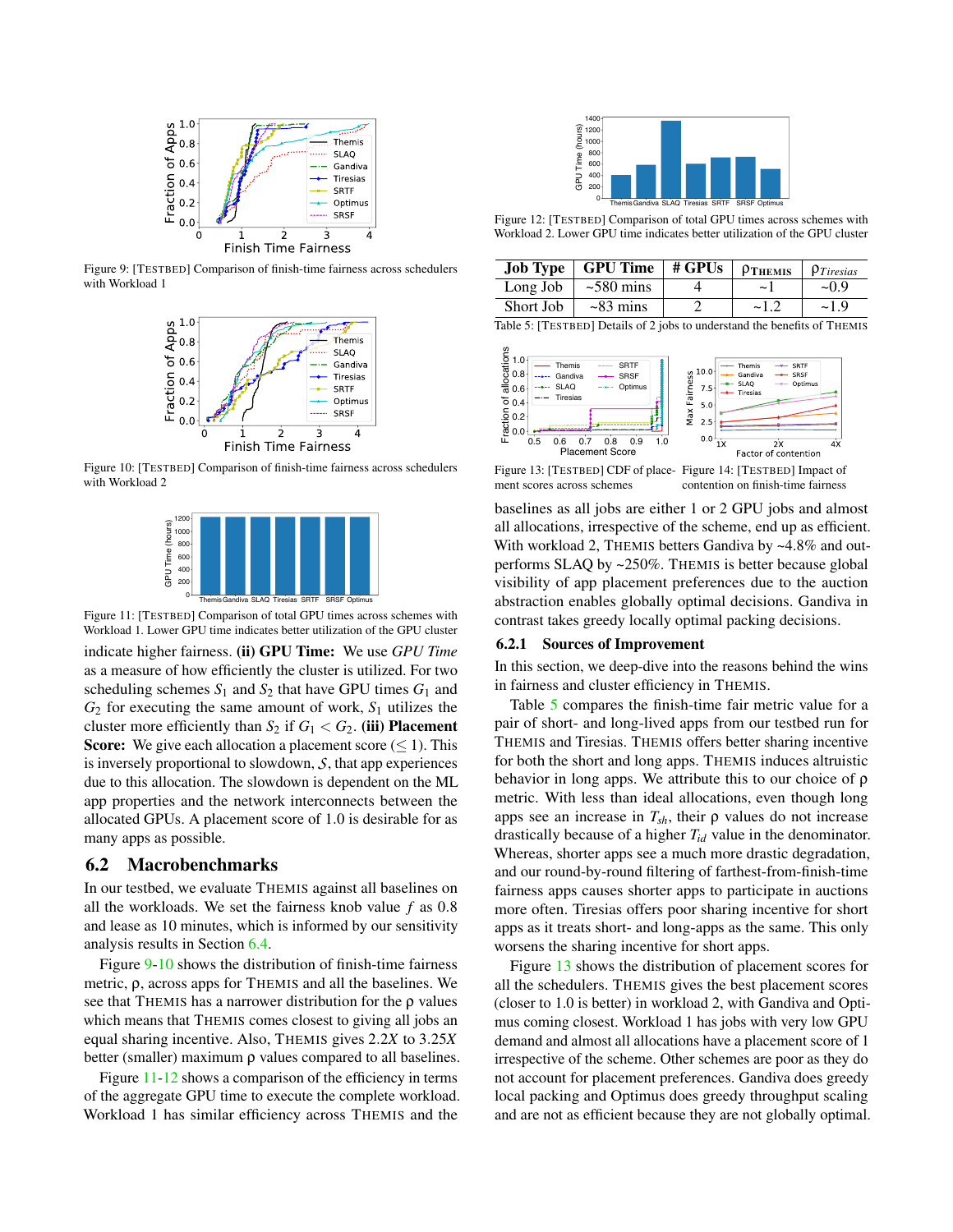#### 6.2.2 Effect of Contention

In this section, we analyze the effect of contention on finishtime fairness. We decrease the size of the cluster to half and quarter the original size to induce a contention of 2*X* and 4*X* respectively. Figure 14 shows the change in max value of  $\rho$  as the contention changes with workload 1. THEMIS is the only scheme that maintains *sharing incentive* even in high contention scenarios. SRSF comes close as it preferably allocates resources to shorter service apps. This behavior is similar to that in THEMIS. THEMIS induces altruistic shedding of resources by longer apps (Section 6.2.1), giving shorter apps a preference in allocations during higher contention.

#### 6.2.3 Systems Overheads

From our profiling of the experiments above, we find that each AGENT spends 29 (334) milliseconds to compute bids at the median (95-%). The 95 percentile is high because enumeration of possible bids needs to traverse a larger search space when the number of resources up for auction is high.

The ARBITER uses Gurobi [14] to compute partial allocation of resources to apps based on bids. This computation takes 354 (1398) milliseconds at the median (95-%ile). The high tail is once again observed when both the number of offered resources and the number of apps bidding are high. However, the time is small relative to lease time. The network overhead for communication between the ARBITER and individual apps is negligible since we use the existing mechanisms used by Apache YARN.

Upon receiving new resource allocations, the AGENT changes (adds/removes) the number of GPU containers available to its app. This change takes about 35 (50) seconds at the median (95-%ile), i.e., an overhead of 0*.*2% (2%) of the app duration at the median (95-%ile). Prior to relinquishing control over its resources, each application must checkpoint its set of parameters. We find that that this is model dependent but takes about 5-10 seconds on an average and is driven largely by the overhead of check-pointing to HDFS.

## 6.3 Microbenchmarks

Placement Preferences: We analyze the impact on finishtime fairness and cluster efficiency as the fraction of networkintensive apps in our workload increases. We synthetically construct 6 workloads and vary the percentage of networkintensive apps in these workloads from 0%-100%.

From Figure 15, we notice that *sharing incentive* degrades most when there is a heterogeneous mix of compute and network intensive apps (at  $40\%$  and  $60\%$ ). THEMIS has a max  $\rho$ value closest to 1 across all scenarios and is the only scheme to ensure sharing incentive. When the workload consists solely of network-intensive apps, THEMIS performs ~1*.*24 to 1*.*77*X* better than existing baselines on max fairness.

Figure 16 captures the impact on cluster efficiency. With only compute-intensive apps, all scheduling schemes utilize the cluster equally efficiently. As the percentage of network intensive apps increases, THEMIS has lower GPU times to exe-



Figure 15: [SIMULATOR] Impact of placement preferences for varying mix of compute- and network-intensive apps on max  $\rho$ 



Figure 16: [SIMULATOR] Impact of placement preferences for varying mix of compute- and network-intensive apps on GPU Time

cute the same workload. This means that THEMIS utilizes the cluster more efficiently than other schemes. In the workload with 100% network-intensive apps, THEMIS performs ~8.1% better than Gandiva (state-of-the-art for cluster efficiency).

Error Analysis: Here, we evaluate the ability of THEMIS to handle errors in estimation of number of iterations and the slowdown  $(S)$ . For this experiment, we assume that all apps are equally susceptible to making errors in estimation. The percentage error is sampled at random from [-*X*, *X*] range for each app. Figure 17 shows the changes in max finish-time fairness as we vary *X*. Even with  $X = 20\%$ , the change in max finish-time fairness is just 10*.*76% and is not significant. Truth-Telling: To evaluate strategy-proofness, we use simulations. We use a cluster of 64 GPUs with 8 identical apps with equivalent placement preferences. The cluster has a single 8 GPU machine and the others are all 2 GPU machines. The most preferred allocation in this cluster is the 8 GPU machine. We assume that there is a single strategically lying app and 7 truthful apps. In every round of auction it participates in, the lying app over-reports the slowdown with staggered machine placement or under-reports the slowdown with dense machine placement by *X*%. Such a strategy would ensure higher likelihood of winning the 8 GPU machine. We vary the value of  $X$  in the range  $[0,100]$  and analyze the lying app's completion time and the average app completion time of the truthful apps in Figure 18. We see that at first the lying app does not experience any decrease in its own app completion time. On the other hand, we see that the truthful apps do better on their average app completion time. This is because the hidden payment from the partial allocation mechanism in each round of the auction for the lying app remains the same while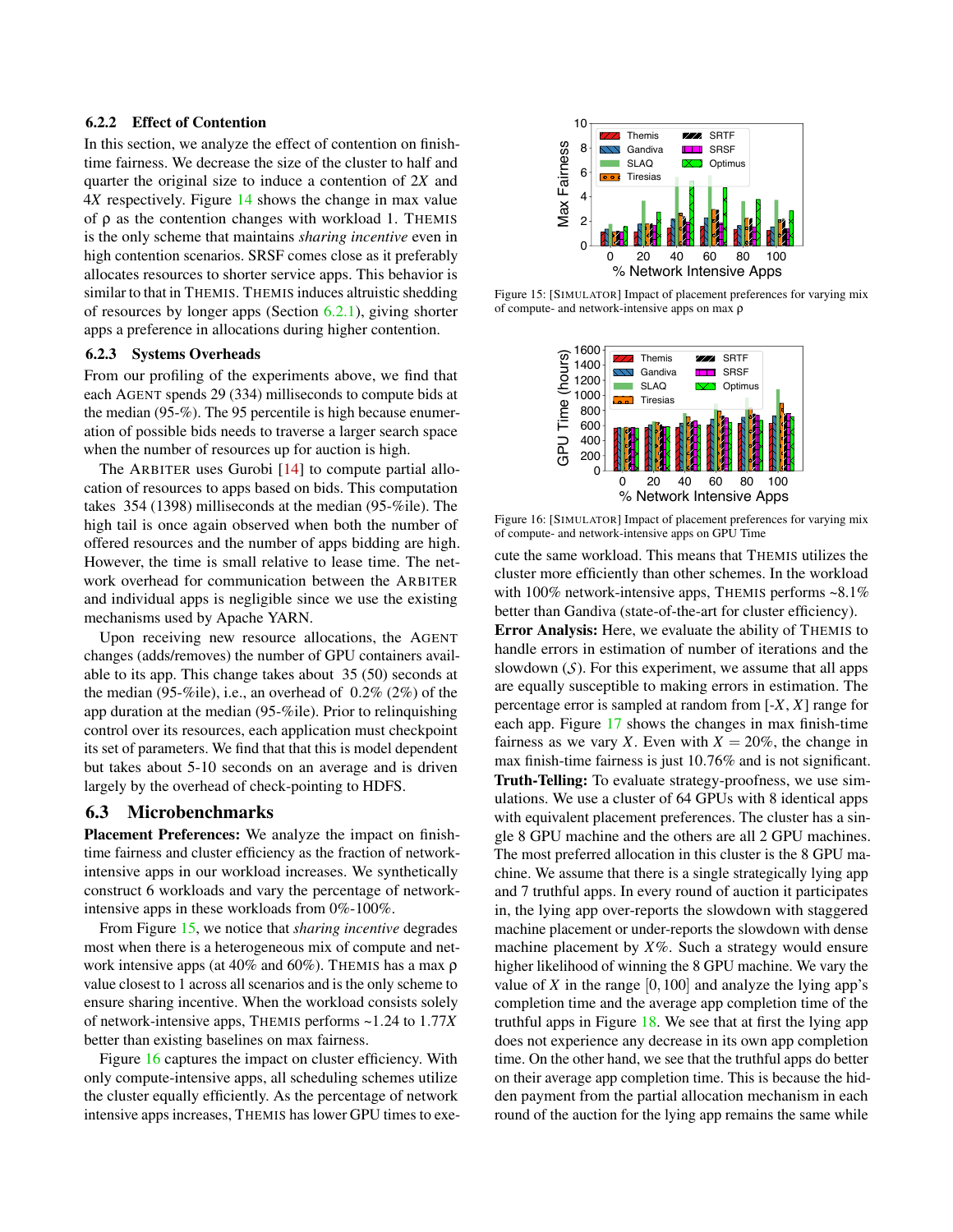





the payment from the rest of the apps keeps decreasing. We also observe that there is a sudden tipping point at  $X > 34\%$ . At this point, there is a sudden increase in the hidden payment for the lying app and it loses a big chunk of resources to other apps. In essence, THEMIS incentivizes truth-telling.

### 6.4 Sensitivity Analysis

We use simulations to study THEMIS's sensitivity to fairness knob *f* and the lease time. Figure 19 (a) shows the impact on max  $\rho$  as we vary the fairness knob  $f$ . We observe that filtering  $(1 - f)$  fraction of apps helps with ensuring better *sharing incentive*. As *f* increases from 0 to 0*.*8, we observe that fairness improves. Beyond  $f = 0.8$ , max fairness worsens by around a factor of 1*.*5*X*. We see that the quality of sharing incentive, captured by max  $\rho$ , degrades at  $f = 1$  because we observe that only a single app with highest  $\rho$  value participates in the auction. This app is forced sub-optimal allocations because of poor placement of available resources with respect to the already allocated resources in this app. We also observe that smaller lease times promote better fairness since frequently filtering apps reduces the time that queued apps wait for an allocation.

Figure 19 (b) shows the impact on the efficiency of cluster usage as we vary the fairness knob *f* . We observe that the efficiency decreases as the value of *f* increases. This is because the number of apps that can bid for an offer reduces as we increase *f* leading to fewer opportunities for the ARBITER to pack jobs efficiently. Lower lease values mean than models need to be check-pointed more often (GPUs are released on lease expiry) and hence higher lease values are more efficient.

Thus we choose  $f = 0.8$  and *lease* = 10 minutes.

# 7 Related Work

Cluster scheduling for ML workloads has been targeted by a number of recent works including SLAQ [42], Gandiva [39], Tiresias [13] and Optimus [27]. These systems target different

objectives and we compare against them in Section 6.

We build on rich literature on cluster scheduling disciplines [8, 10–12] and two level schedulers [17, 30, 36]. While those disciplines/schedulers don't apply to our problem, we build upon some of their ideas, e.g., resource offers in [17]. Sharing incentive was outlined by DRF [8], but we focus on long term fairness with our finish-time metric. Tetris [10] proposes resource-aware packing with an option to tradeoff for fairness using multi-dimensional bin-packing as the mechanism for achieving that. In THEMIS, we instead focus on fairness with an option to trade-off for placement-aware packing, and use auctions as our mechanism.

Some earlier schemes [11,12] also attempted to emulate the long term effects of fair allocation. Around occasional barriers, unused resources are re-allocated across jobs. THEMIS differs in many respects: First, earlier systems focus on batch analytics. Second, earlier schemes rely on instantaneous resourcefairness (akin to DRF), which has issues with placementpreference unawareness and not accounting for long tasks. Third, in the ML context there are no occasional barriers. While barriers do arise due to synchronization of parameters in ML jobs, they happen at *every* iteration. Also, resources unilaterally given up by a job may not be usable by another job due to placement preferences.

# 8 Conclusion

In this paper we presented THEMIS, a fair scheduling framework for ML training workloads. We showed how existing fair allocation schemes are insufficient to handle long-running tasks and placement preferences of ML workloads. To address these challenges we proposed a new long term fairness objective in finish-time fairness. We then presented a two-level semi-optimistic scheduling architecture where ML apps can bid on resources offered in an auction. Our experiments show that THEMIS can improve fairness *and* efficiency compared to state of the art schedulers.

Acknowledgements. We are indebted to Varun Batra and Surya Teja Chavali for early discussions and helping with cluster management. We thank the Azure University Grant for their generous support in providing us the GPU resources used for experiments in this paper. We also thank Jim Jernigan for sharing his insights on running large GPU clusters at Microsoft. Finally, we thank the reviewers and our shepherd Manya Ghobadi. This work is supported by the National Science Foundation (grants CNS-1838733, CNS-1763810, CNS-1563095, CNS-1617773, and CCF-1617505). Shivaram Venkataraman is also supported by a Facebook faculty research award and support for this research was also provided by the Office of the Vice Chancellor for Research and Graduate Education at the University of Wisconsin, Madison with funding from the Wisconsin Alumni Research Foundation. Aditya Akella is also supported by a Google faculty research award, a Facebook faculty research award, and H. I. Romnes Faculty Fellowship.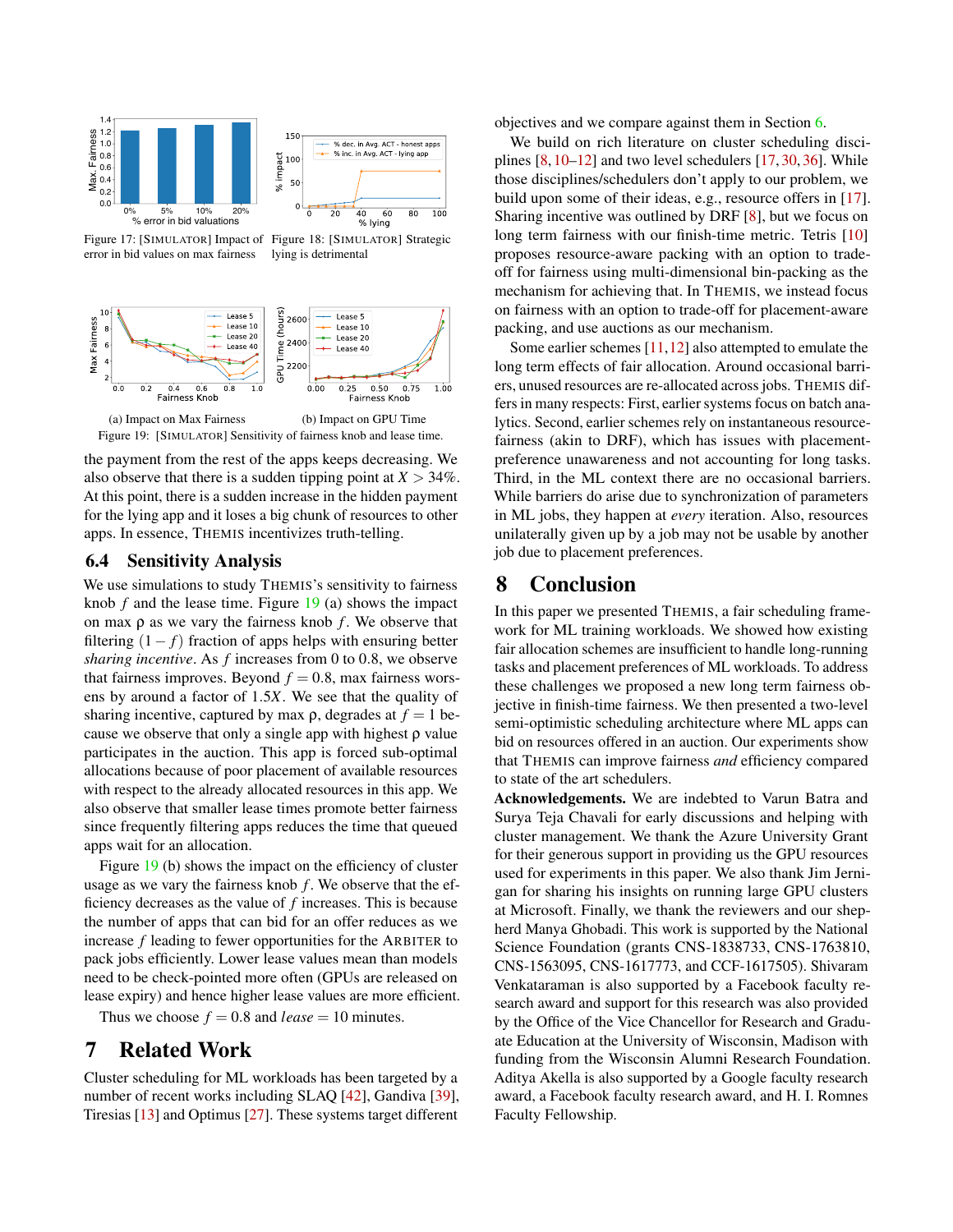# References

- [1] Apache Hadoop NextGen MapReduce (YARN). Retrieved 9/24/2013, URL: http://hadoop. apache.org/docs/current/hadoop-yarn/ hadoop-yarn-site/YARN.html, 2013.
- [2] Apache Hadoop Submarine. https://hadoop. apache.org/submarine/, 2019.
- [3] J. Bergstra, B. Komer, C. Eliasmith, D. Yamins, and D. D. Cox. Hyperopt: a python library for model selection and hyperparameter optimization. *Computational Science & Discovery*, 8(1), 2015.
- [4] J. Chen, X. Pan, R. Monga, S. Bengio, and R. Jozefowicz. Revisiting distributed synchronous sgd. *arXiv preprint arXiv:1604.00981*, 2016.
- [5] R. Cole, V. Gkatzelis, and G. Goel. Mechanism design for fair division: allocating divisible items without payments. In *Proceedings of the fourteenth ACM conference on Electronic commerce*, pages 251–268. ACM, 2013.
- [6] Common Voice Dataset. https://voice.mozilla. org/.
- [7] J. Deng, W. Dong, R. Socher, L.-J. Li, K. Li, and L. Fei-Fei. Imagenet: A large-scale hierarchical image database. In *2009 IEEE conference on computer vision and pattern recognition*, pages 248–255. Ieee, 2009.
- [8] A. Ghodsi, M. Zaharia, B. Hindman, A. Konwinski, S. Shenker, and I. Stoica. Dominant resource fairness: Fair allocation of multiple resource types. In *NSDI*, 2011.
- [9] D. Golovin, B. Solnik, S. Moitra, G. Kochanski, J. Karro, and D. Sculley. Google vizier: A service for black-box optimization. In *KDD*, 2017.
- [10] R. Grandl, G. Ananthanarayanan, S. Kandula, S. Rao, and A. Akella. Multi-resource packing for cluster schedulers. *ACM SIGCOMM Computer Communication Review*, 44(4):455–466, 2015.
- [11] R. Grandl, M. Chowdhury, A. Akella, and G. Ananthanarayanan. Altruistic scheduling in multi-resource clusters. In *12th {USENIX} Symposium on Operating Systems Design and Implementation ({OSDI} 16)*, pages 65–80, 2016.
- [12] R. Grandl, S. Kandula, S. Rao, A. Akella, and J. Kulkarni. GRAPHENE: Packing and Dependency-Aware Scheduling for Data-Parallel Clusters. In *12th USENIX Symposium on Operating Systems Design and Implementation (OSDI 16)*, pages 81–97, 2016.
- [13] J. Gu, M. Chowdhury, K. G. Shin, Y. Zhu, M. Jeon, J. Qian, H. Liu, and C. Guo. Tiresias: A *{*GPU*}* cluster manager for distributed deep learning. In *16th {USENIX} Symposium on Networked Systems Design and Implementation ({NSDI} 19)*, pages 485–500, 2019.
- [14] Gurobi Optimization. http://www.gurobi.com/.
- [15] A. Hannun, C. Case, J. Casper, B. Catanzaro, G. Diamos, E. Elsen, R. Prenger, S. Satheesh, S. Sengupta, A. Coates, et al. Deep speech: Scaling up end-to-end speech recognition. *arXiv preprint arXiv:1412.5567*, 2014.
- [16] K. He, X. Zhang, S. Ren, and J. Sun. Deep residual learning for image recognition. In *Proceedings of the IEEE conference on computer vision and pattern recognition*, pages 770–778, 2016.
- [17] B. Hindman, A. Konwinski, M. Zaharia, A. Ghodsi, A. D. Joseph, R. H. Katz, S. Shenker, and I. Stoica. Mesos: A platform for fine-grained resource sharing in the data center. In *NSDI*, 2011.
- [18] M. Isard, V. Prabhakaran, J. Currey, U. Wieder, K. Talwar, and A. Goldberg. Quincy: fair scheduling for distributed computing clusters. In *Proceedings of the ACM SIGOPS 22nd symposium on Operating systems principles*, pages 261–276. ACM, 2009.
- [19] M. Jeon, S. Venkataraman, A. Phanishayee, J. Qian, W. Xiao, and F. Yang. Analysis of Large-Scale Multi-Tenant GPU Clusters for DNN Training Workloads. In *USENIX ATC*, 2019.
- [20] A. Krizhevsky, I. Sutskever, and G. E. Hinton. Imagenet classification with deep convolutional neural networks. In *Advances in neural information processing systems*, pages 1097–1105, 2012.
- [21] L. Li, K. Jamieson, G. DeSalvo, A. Rostamizadeh, and A. Talwalkar. Hyperband: A novel bandit-based approach to hyperparameter optimization. *arXiv preprint arXiv:1603.06560*, 2016.
- [22] M. Marcus, B. Santorini, and M. A. Marcinkiewicz. Building a large annotated corpus of english: The penn treebank. 1993.
- [23] Microsoft Azure. https://azure.microsoft.com/ en-us/.
- [24] Microsoft Philly Trace. https://github.com/ msr-fiddle/philly-traces, 2019.
- [25] A. v. d. Oord, S. Dieleman, H. Zen, K. Simonyan, O. Vinyals, A. Graves, N. Kalchbrenner, A. Senior, and K. Kavukcuoglu. Wavenet: A generative model for raw audio. *arXiv preprint arXiv:1609.03499*, 2016.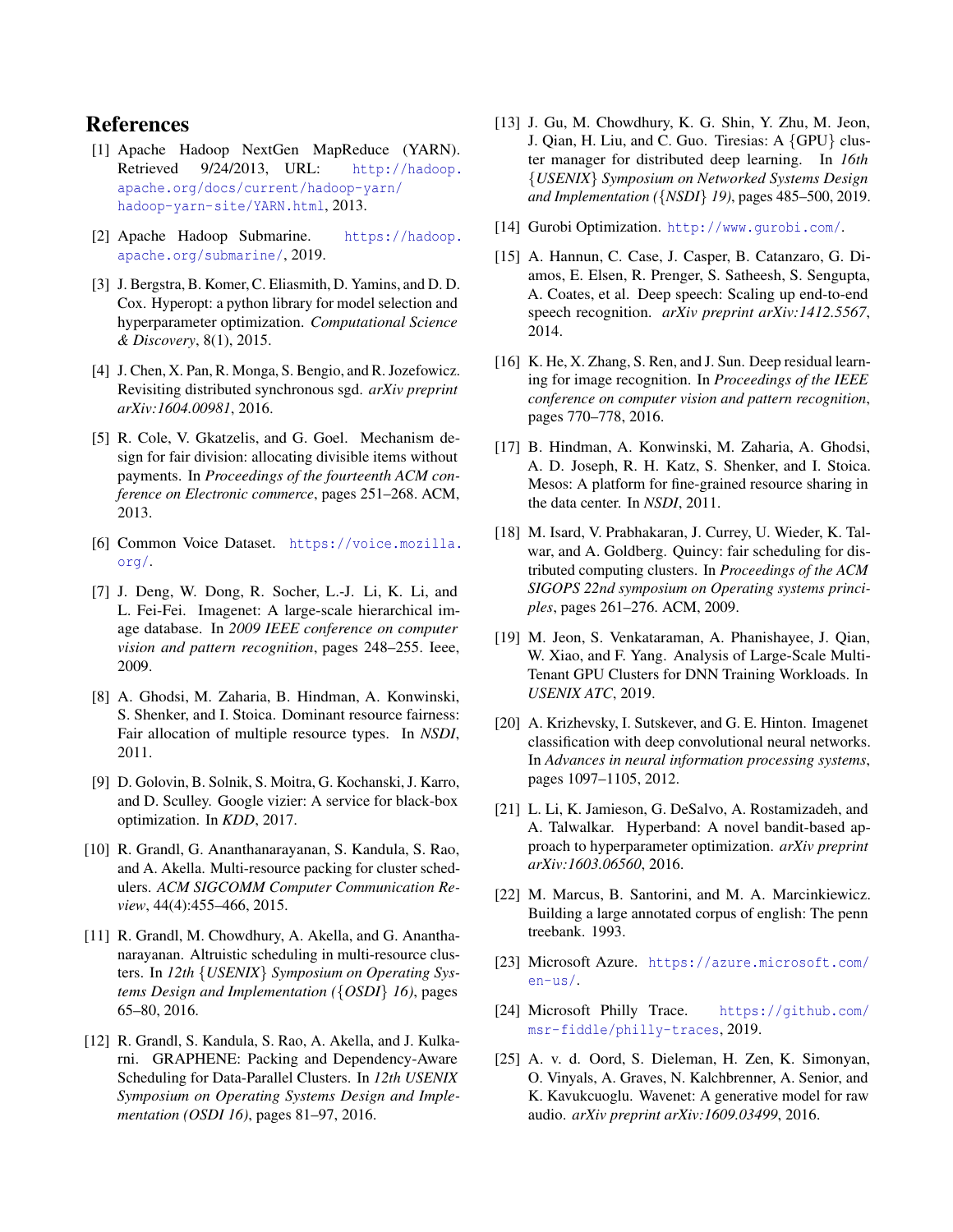- [26] K. Ousterhout, P. Wendell, M. Zaharia, and I. Stoica. Sparrow: distributed, low latency scheduling. In *SOSP*, pages 69–84, 2013.
- [27] Y. Peng, Y. Bao, Y. Chen, C. Wu, and C. Guo. Optimus: an efficient dynamic resource scheduler for deep learning clusters. In *Proceedings of the Thirteenth EuroSys Conference*, page 3. ACM, 2018.
- [28] P. Rajpurkar, J. Zhang, K. Lopyrev, and P. Liang. Squad: 100,000+ questions for machine comprehension of text. *arXiv preprint arXiv:1606.05250*, 2016.
- [29] J. Rasley, Y. He, F. Yan, O. Ruwase, and R. Fonseca. Hyperdrive: Exploring hyperparameters with pop scheduling. In *Proceedings of the 18th ACM/IFIP/USENIX Middleware Conference*, pages 1–13. ACM, 2017.
- [30] M. Schwarzkopf, A. Konwinski, M. Abd-El-Malek, and J. Wilkes. Omega: flexible, scalable schedulers for large compute clusters. In *Eurosys*, 2013.
- [31] M. Seo, A. Kembhavi, A. Farhadi, and H. Hajishirzi. Bidirectional attention flow for machine comprehension. *arXiv preprint arXiv:1611.01603*, 2016.
- [32] K. Simonyan and A. Zisserman. Very deep convolutional networks for large-scale image recognition. *arXiv preprint arXiv:1409.1556*, 2014.
- [33] C. Szegedy, V. Vanhoucke, S. Ioffe, J. Shlens, and Z. Wojna. Rethinking the inception architecture for computer vision. In *Proceedings of the IEEE conference on computer vision and pattern recognition*, pages 2818–2826, 2016.
- [34] H. R. Varian. Equity, envy, and efficiency. *Journal of Economic Theory*, 9(1):63 – 91, 1974.
- [35] A. Vaswani, N. Shazeer, N. Parmar, J. Uszkoreit, L. Jones, A. N. Gomez, Ł. Kaiser, and I. Polosukhin. Attention is all you need. In *Advances in neural information processing systems*, pages 5998–6008, 2017.
- [36] A. Verma, L. Pedrosa, M. Korupolu, D. Oppenheimer, E. Tune, and J. Wilkes. Large-scale cluster management at google with borg. In *Eurosys*, 2015.
- [37] WMT16 Dataset. http://www.statmt.org/wmt16/.
- [38] Y. Wu, M. Schuster, Z. Chen, Q. V. Le, M. Norouzi, W. Macherey, M. Krikun, Y. Cao, Q. Gao, K. Macherey, et al. Google's neural machine translation system: Bridging the gap between human and machine translation. *arXiv preprint arXiv:1609.08144*, 2016.
- [39] W. Xiao, R. Bhardwaj, R. Ramjee, M. Sivathanu, N. Kwatra, Z. Han, P. Patel, X. Peng, H. Zhao, Q. Zhang, et al. Gandiva: Introspective cluster scheduling for deep

learning. In *13th {USENIX} Symposium on Operating Systems Design and Implementation ({OSDI} 18)*, pages 595–610, 2018.

- [40] J. Yamagishi. English multi-speaker corpus for cstr voice cloning toolkit. *URL http://homepages. inf. ed. ac. uk/jyamagis/page3/page58/page58. html*, 2012.
- [41] W. Zaremba, I. Sutskever, and O. Vinyals. Recurrent neural network regularization. *arXiv preprint arXiv:1409.2329*, 2014.
- [42] H. Zhang, L. Stafman, A. Or, and M. J. Freedman. Slaq: quality-driven scheduling for distributed machine learning. In *Proceedings of the 2017 Symposium on Cloud Computing*, pages 390–404. ACM, 2017.